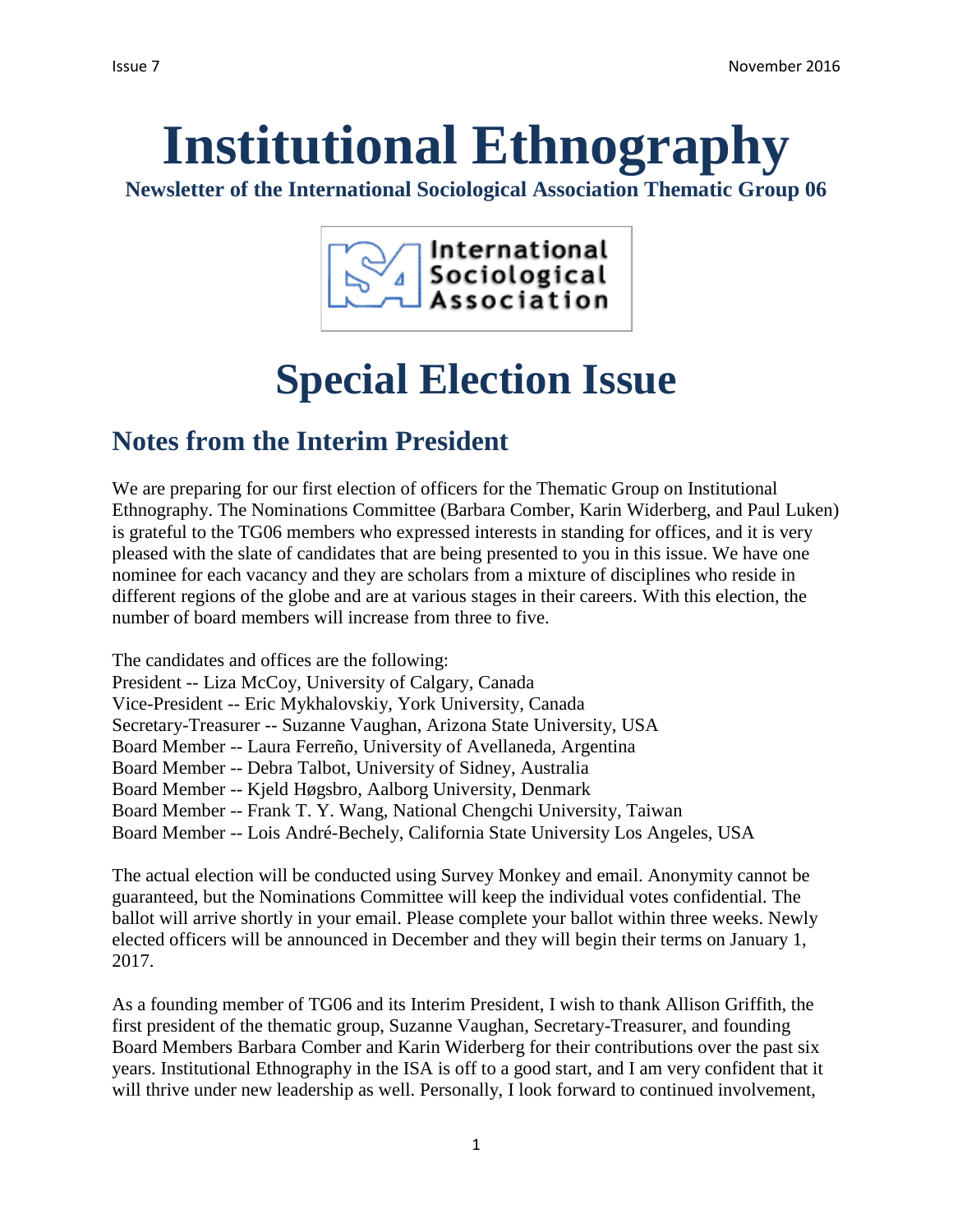but in a different capacity. And that reminds me, it's time to pay my dues and renew my membership.

In this issue, in addition to the candidates' statements of interest and cvs, you will find the Secretary-Treasurer's report and some information on the upcoming ISA World Congress in Toronto in 2018. I look forward to seeing you there. -- Paul Luken

PS: You may have already noticed that the International Sociological Association has revised its web pages. You can follow [this link](http://www.isa-sociology.org/en/research-networks/thematic-groups/tg06-institutional-ethnography/) to the new site for the Thematic Group on Institutional Ethnography.

## **Membership and Treasurer's Report**

Submitted by Suzanne Vaughan TG06 Secretary/Treasurer Forum of Sociology Vienna, Austria August 2016.

The Institutional Ethnography group membership has grown substantially since we first gathered at the World Forum of Sociology in Buenos Aires, Argentina in July 2012 where our membership totaled 28. Since the World Congress in Yokohama, Japan, in July 2014 our membership has more than doubled and increased again with the World Forum here in Vienna. Currently, we have 68 members in good standing. Following ISA's definition of good standing, T06 has 68 ISA members who have joined T06 and paid group dues. We have no affiliated members at this point. (These are members who have paid group dues, but are not members of ISA).

Our members come from 31 different countries including Australia, Argentina, Belgium, Brazil, Canada, Chile, Colombia, Denmark Germany, India, Indonesia, Ireland, Israel, Japan, Mexico, New Zealand, Nigeria, Norway, Pakistan, Philippines, Portugal, South Africa, Sweden, Switzerland, Taiwan, Tanzania, Turkey, Ukraine, United Kingdom, and United States. The largest proportion of our members are from Canada.

We have collected USD \$2440 in group dues to date. Group dues from ISA members are collected by the ISA Executive Office and managed by them until we ask them to download these monies to our account. Our membership dues are 40USD to become affiliated for four years.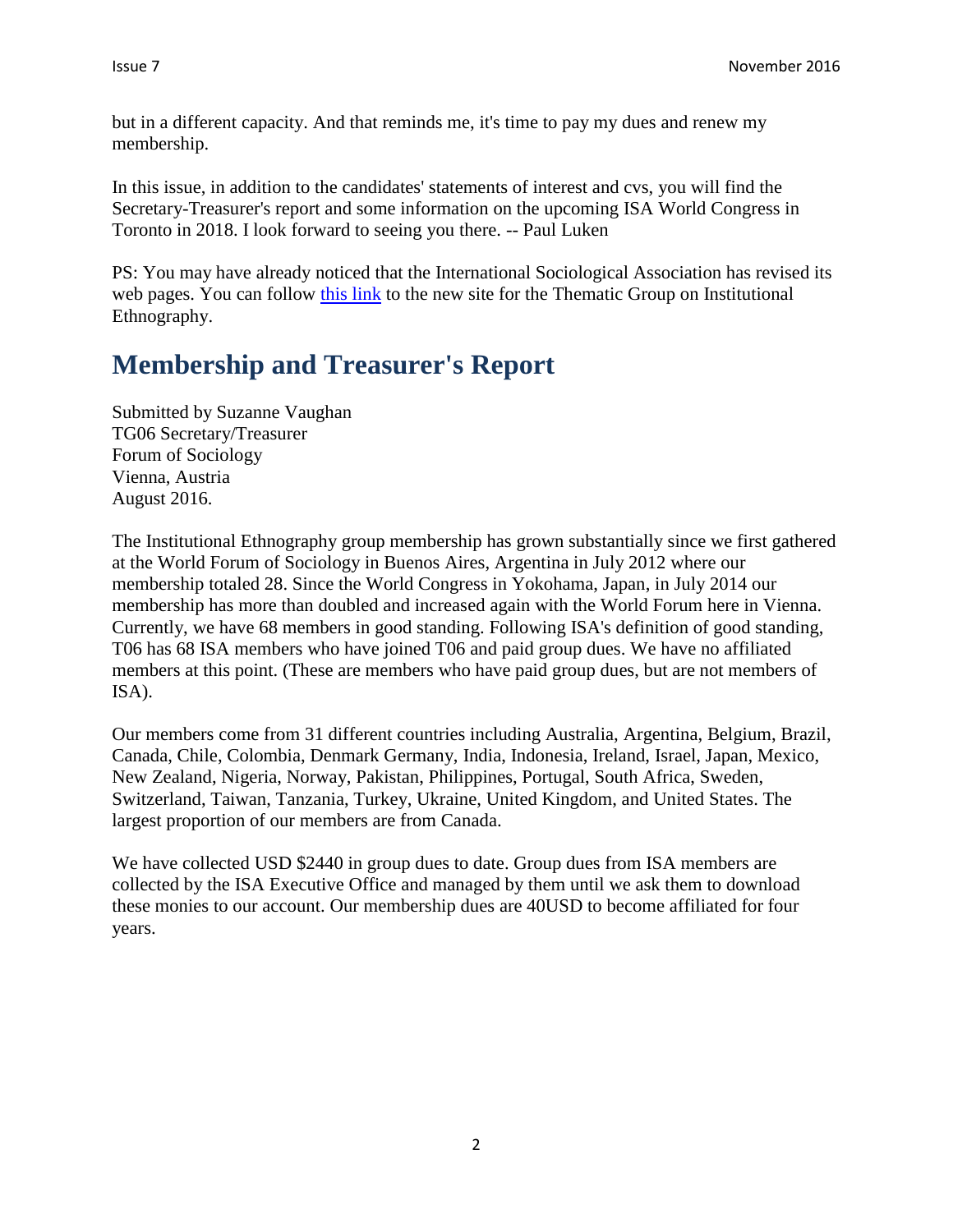## **Candidates for the Board**

The following candidates for the Board have all be approved by the Nominations Committee.

*For the office of President:* **Liza McCoy** University of Calgary

**Candidate's Statement**: I am an associate professor of Sociology at the University of Calgary in Alberta, Canada. My involvement with institutional ethnography and studies in the social organization of knowledge began over thirty years ago. I have contributed methodological chapters to the growing body of resources on institutional ethnography, along with empirical studies in diverse areas including immigration, health care, administration and visual representation. I joined TG06 when it was established in 2011, and I have participated in all TG06 sessions so far: Buenos Aires (2012), Yokohama (2014), and Vienna (2016). I am enthusiastic about the growing international network of researchers working with institutional ethnography, and I would like to have the opportunity to work with the TG06 board and executive to expand that network, manage the positioning of TG06 within the ISA structure, and organize stimulating sessions at upcoming ISA conferences.

#### **Candidate's cv:**

#### Education

- Ph.D. University of Toronto, 1999 Ontario Institute for Studies in Education
- M.A. University of Toronto, 1987 Ontario Institute for Studies in Education
- B.A. Rutgers University 1981

#### Academic Employment

|           | 2009-present Associate Professor, Sociology, University of Calgary, Alberta, Canada |
|-----------|-------------------------------------------------------------------------------------|
| 2000-2009 | Assistant Professor, Sociology, University of Calgary, Alberta, Canada              |
| 1995-1999 | Instructor, Sociology, Brock University, St. Catharines, Ontario, Canada            |

Academic Awards and Distinctions (Selected)

- 2015 Great Supervisor Award, Faculty of Graduate Studies, University of Calgary
- 2006 Killam Residential Fellowship, University of Calgary
- 2006 Social Sciences Distinguished Teacher Award, University of Calgary

Scholarly Contributions (Selected)

- Liza McCoy. 2014. Producing "what the deans know": Cost accounting and the restructuring of post-secondary education. Chapter in *Incorporating Texts into Institutional Ethnographies*, eds. D.E. Smith and S. M. Turner. Toronto: University of Toronto Press.
- Liza McCoy. 2014. "If our statistics are bad we don't get paid": Outcome measures in the settlement sector. Chapter in *Under New Public Management; Institutional Ethnographies of Changing Front-Line Work*, eds. D A.I. Griffith and D.E. Smith. Toronto: University of Toronto Press.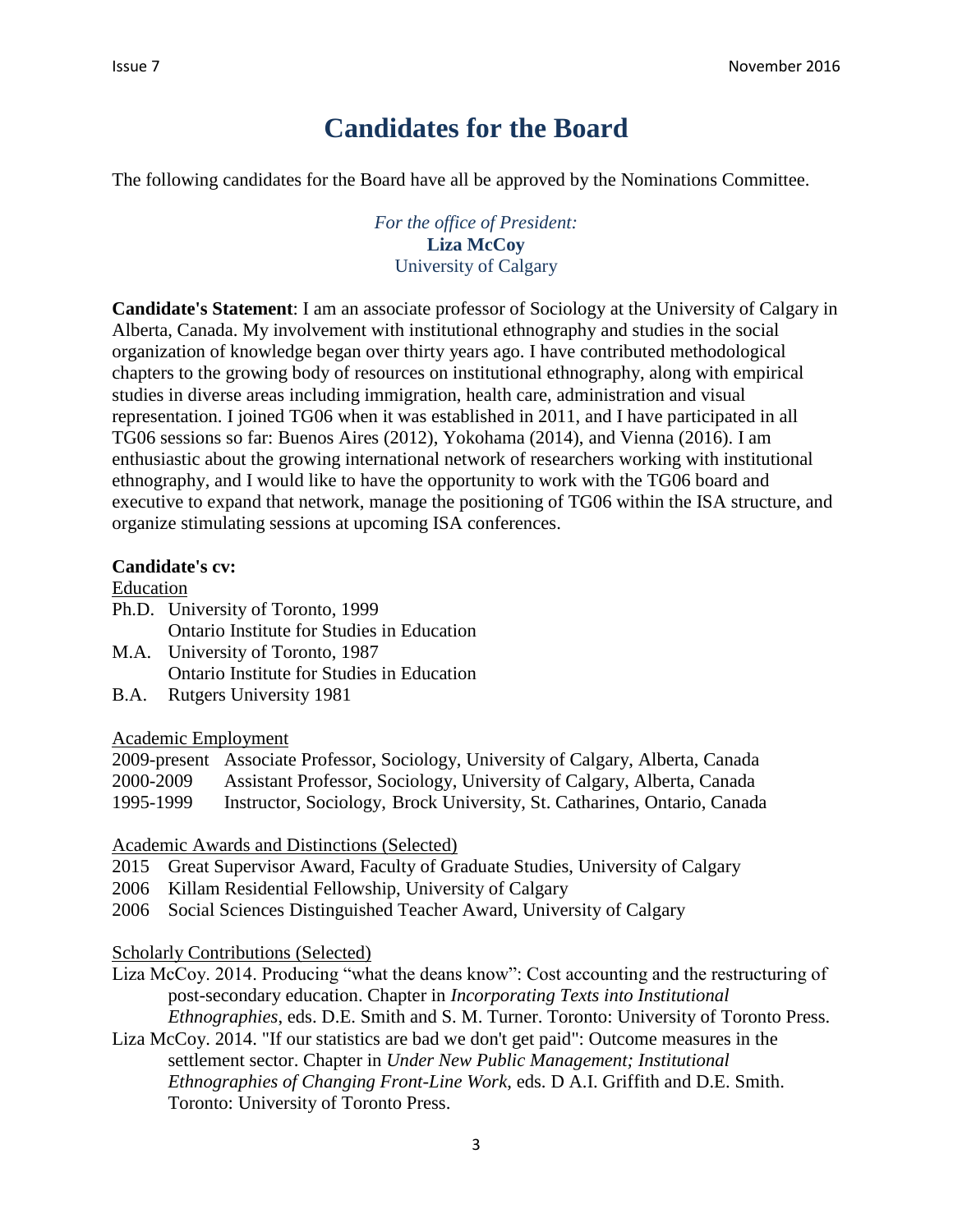- DeVault, Marjorie L., and Liza McCoy. 2012. Investigating ruling relations: Dynamics of interviewing in institutional ethnography. Chapter in *The SAGE Handbook of Interview Research: The Complexity of the Craft*, second edition, ed. J. F. Gubrium, J.A. Holstein, A. B. Marvasti, and K. D. McKinney. Thousand Oaks, CA: Sage.
- Lane, Annette, Liza McCoy, and Carol Ewashen. 2010. The textual organization of placement into long-term care: Issues for adults with mental illness. *Nursing Inquiry* 17 (1), 3-14.
- McCoy, Liza. 2009. Time, self and the medication day: A closer look at the work of adherence. *Sociology of Health and Illness* 31 (1), 128-146.
- McCoy, Liza. 2008. Institutional ethnography and constructionism. Chapter in *Handbook of Constructionist Research*, ed. J.A. Holstein and J.F. Gubrium. New York: Guilford.
- McCoy, Liza, and Cristi Masuch. 2007. Beyond "entry-level" jobs: Immigrant women in nonregulated professional occupations." *Journal of International Migration and Integration* 8 (2), 185-206.
- McCoy, Liza. 2006. Keeping the institution in view: Working with interview accounts of everyday experience. Chapter in *Institutional Ethnography in Practice*, ed. Dorothy E. Smith. Walnut Creek, CA: Altamira Press.
- McCoy, Liza. 2005. HIV+ patients and the doctor-patient relationship: Perspectives from the margins. *Qualitative Health Research* 15(6):791-806.
- Mykhalovskiy, Eric, and Liza McCoy. 2002. "Troubling ruling discourses of health: Using institutional ethnography in community-based research," *Critical Public Health* 12: 17- 37.
- McCoy, Liza. 1995. Activating the photographic text. In *Knowledge, Experience and Ruling Relations: Studies in the Social Organization of Knowledge*, ed. Marie Campbell and Ann Manicom. Toronto: University of Toronto Press.

Graduate Supervision Completed (PhD) Carol Berenson, 2014 (Sociology) Michael Corman, 2014 (Sociology) Rebecca Godderis, 2009 (Sociology) Sonya Jakubec, 2015 (Nursing) (co-supervisor) Annette Lane, 2007 (Nursing) (co-supervisor) Jeanna Parsons Leigh, 2014 (Sociology) Annette Tézli, 2013 (Sociology) Patricia Thille, 2015 (Sociology) (co-supervisor)

> *For the office of Vice President:* **Eric Mykhalovskiy** York University

**Candidate's Statement:** I am a regular member, in good standing, of the ISA and the IE Thematic Group. I am a Professor of Sociology at York University. Over the past twenty years I have drawn on Studies in the Social Organization of Knowledge and Institutional Ethnography in my research on health and health care. My most recent research focuses on the social organization of the criminal law governance of HIV non-disclosure in Canada. I have an interest in the position of VP, IE Thematic Group because I am committed to building on the work of my predecessors to establish a robust organizational presence for IE at the ISA. I am interested to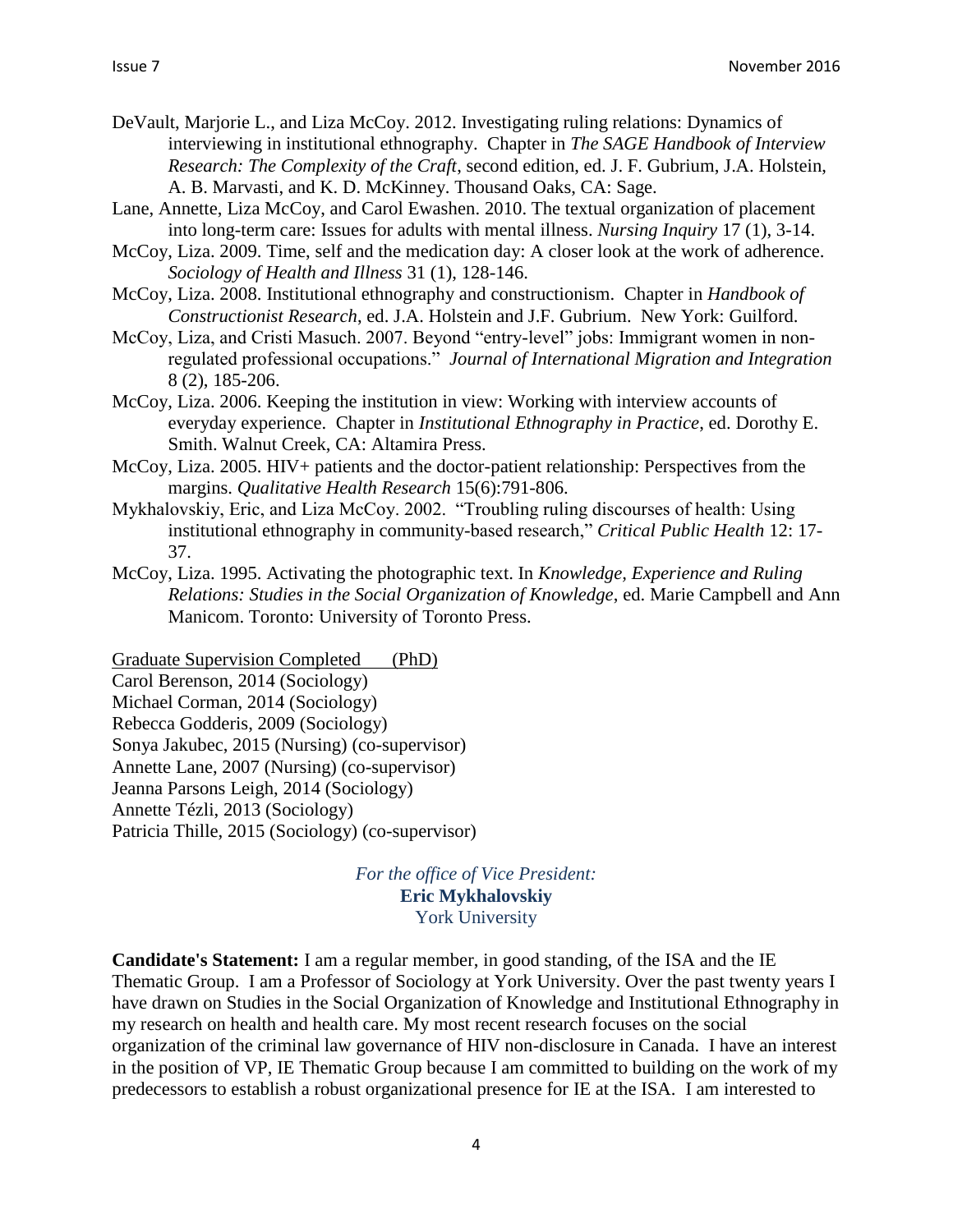work with our President and other Board members to expand our network of IE Thematic Group members internationally. I think it is important to continue to reach out to scholars engaged in IE and to encourage them to become formally involved in the IE Thematic Group. According to the Statutes that govern the IE Thematic group, the VP is responsible for editing a biannual newsletter. I am interested in working with others to edit a newsletter that can facilitate communication, new ideas, research accomplishments and the like, to members of the ISA IE Thematic Group.

#### **Candidate's cv:**

Degrees

Ph.D. Sociology, York University, 2000 M.A. Sociology, York University, 1986 B.A. Sociology, King's College, University of Western Ontario, 1984

#### Employment History

January 2016—present, Professor, Department of Sociology, York University July 2008-December 2015, Associate Professor, Department of Sociology, York University

Honours and Awards, Selected

| 2014    | Dorothy E. Smith Award for Scholar-Activism, Institutional Ethnography   |
|---------|--------------------------------------------------------------------------|
|         | Division, Society for the Study of Social Problems                       |
| 2014-15 | York University Faculty Association, Research Release Program. Awarded   |
|         | .05 FTE course release                                                   |
| 2006-11 | Canadian Institutes of Health Research New Investigator Award, \$250,000 |
| 2006-7  | Dean's Award for Outstanding Research, Faculty of Arts, York University  |

Publications--Selected

Books and Monographs

- Weir, L. and Mykhalovskiy, E. *Global public health vigilance: Creating a world on alert.* New York: Routledge. 2010.
- Armstrong, P., H. Armstrong, I. Bourgeault, J. Choiniere, E. Mykhalovskiy, and J.P. White. *Heal thyself: Managing health care reform.* Toronto: Garamond Press 2000.

#### Special Issues of Journals/Guest Editor

- *Critical Public Health,* Special Section on the Public Health Implications of Criminalizing HIV Non-disclosure/Transmission. Vol. 25, no. 4, 2015.
- *Social Theory and Health*, Special issue: HIV/AIDS in its third decade: renewed critique in social and cultural analysis. With Marsha Rosengarten. Vol. 7, no. 3, 2009.

#### Chapters in Books

Mykhalovskiy, E. (2016). Making science count: significant risk, HIV Non-disclosure and the criminal law. In Stanton, C. and Quirk, H. (Eds.) *Criminalising contagion: Legal and ethical challenges of disease transmission and the criminal law.* Cambridge: Cambridge University Press. Pp. 150-74.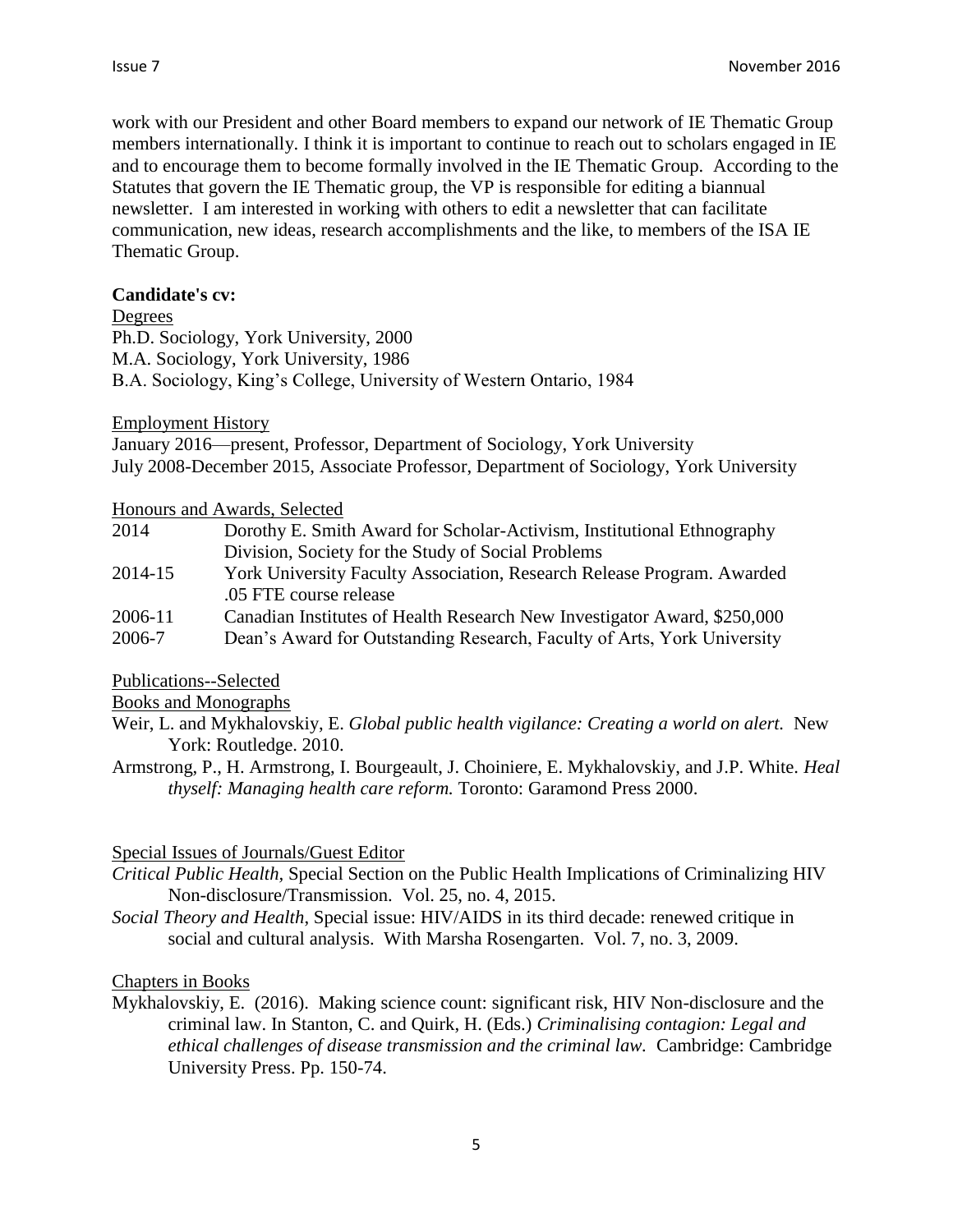- Mykhalovskiy, E. 2013. "Reconsidering Table Talk: Critical Thoughts on the Relationship Between Sociology, Autobiography and Self-Indulgence." In Sikes, P. (Ed.) *Autoethnography*. Thousand Oaks: Sage Publications. Pp. \*(Reprint).
- Mykhalovskiy, E. 2010. Integrating HIV treatment and prevention: Shifts in community-based organizing and biopolitics in the Canadian context In Davis, M. and Squire, C. (Eds.) pp 61-86. *HIV treatment and prevention technologies in international perspective.* Basingstoke: Palgrave MacMillan.

Articles (Refereed)

- Mykhalovskiy, E. Editorial: Critical perspectives on the public health implications of HIV criminalization. *Critical Public Health.* ACCEPTED 25(4) pages to follow.
- Lazzarini, Galletly, C. Mykhalovskiy, E. Harsono, D., O'Keefe, E., Singer, M. and Levine, R. 2013. Criminalization of HIV transmission and exposure: Research and policy agenda. *American Journal of Public Health.* August, 103(8):135-1353.
- French, M. and Mykhalovskiy, E. 2013. Public health intelligence and the detection of potential pandemics. *Sociology of Health & Illness.* 35(2):174-187.
- Dale, C., Angus, J., Sinuff, T. and E. Mykhalovskiy. 2013. Mouth care for orally intubated patients: A critical ethnographic review of the nursing literature. *Intensive and Critical Care Nursing.* 29(5): 266-74.
- Mykhalovskiy, E. and G. Betteridge. 2012. Who? What? Where? When? And with what consequences? An analysis of criminal cases of HIV non-disclosure in Canada. *Canadian Journal of Law and Society.* 27(1):31-53.
- Frohlich, K., Mykhalovskiy, E., Poland, B., Johnson, J. and Haines, R. 2012. "Creating" the socially marginalised youth smoker: The role of tobacco control. *Sociology of Health & Illness.* 34(7):978-993.
- Mykhalovskiy, E. 2011. The problem of 'significant risk': Exploring the public health impact of criminalizing HIV non-disclosure. *Social Science & Medicine.* 73(5): 668-675.

*For the office of Secretary-Treasurer:* **Susanne Vaughan** Arizona State University

**Candidate's Statement:** Currently, I am an Associate Professor of Sociology in the School of Social and Behavioral Sciences, Arizona State University, Phoenix, AZ, USA. My research is focuses on the social organization of housing over the 20th century in the U. S. More recently, I have edited a journal collection of new contributions to IE research with my colleague, Paul Luken, and worked with a number of students in our Social Justice and Human Rights program on producing IE projects. I am a regular member in good standing in ISA and the IE Thematic Group. In addition, I am one of the founding members of the Thematic Group on Institutional Ethnography and have served as Secretary/Treasurer of the IE Group for six years. In order to provide continuity as we elect a new President, Vice President, and Board members, I am willing to run for reelection as Secretary/Treasurer. I hope to work with the newly elected officers to expand our presence in the ISA and introduce IE more broadly to activists and scholars internationally.

#### **Candidate's cv:**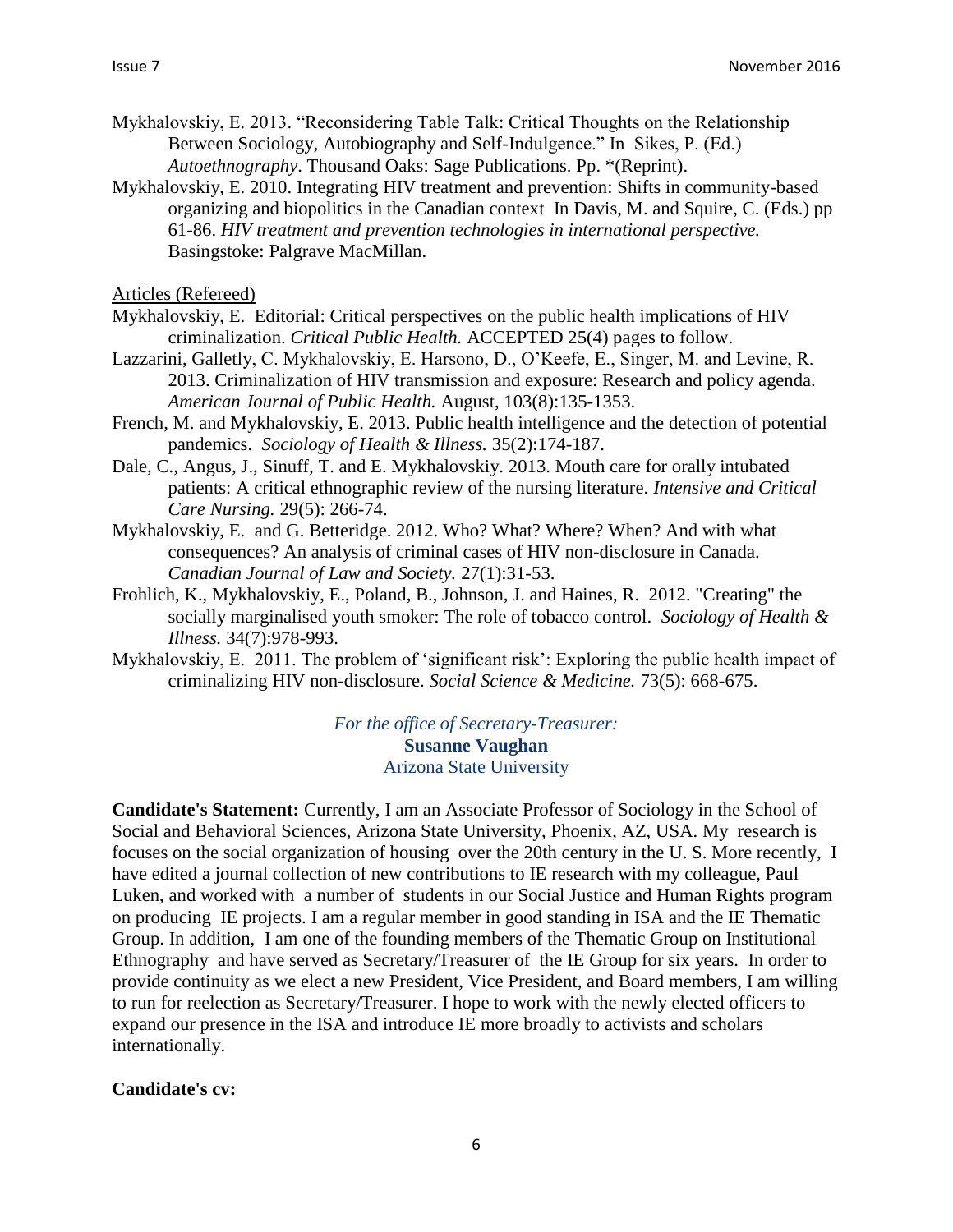#### EDUCATION

1970 B.A. Roanoke College, Salem, Virginia 1975 M.A. University of New Mexico, Albuquerque, New Mexico 1981 Ph.D. Ohio State University, Columbus, Ohio

#### EMPLOYMENT

- 2004-present Affiliated Faculty, Women's Studies, Arizona State University
- 2002-present Fellow, Stardust Center for Affordable Housing and Families, Arizona State University
- 1993-present Associate Professor, School of Social and Behavioral Science, Arizona State University West Campus
- 1987-1993 Assistant Professor, Department of Social and Behavioral Sciences, Arizona State University West Campus

#### SELECTED PUBLICATIONS

#### Edited Journal

Luken, Paul C. and Suzanne Vaughan. eds. *Journal of Sociology and Social Welfare.* Vol. *XLII. No 2*. June 2015.Special Issue on Institutional Ethnography.

#### Book Chapters

- Luken, Paul C. and Vaughan, Suzanne. 2014. " Using Historical Texts in Standardizing Housing through Childrearing Practices." in *Texts in Action: Incorporating Texts into Institutional Ethnographies,* edited by Dorothy E. Smith and Susan Marie Turner, Toronto: University of Toronto Press.
- Luken, P.C. and Vaughan, S., 2001, "Life History and the Critique of American Sociological Practice," in *The American Tradition in Qualitative Research: Benchmarks in Research Methodology,* edited by Norman Denzin and Yvonne Lincoln, Los Angeles: Sage.

#### Refereed Journal Articles

- Luken, Paul C. and Suzanne Vaughan. 2015. "New Directions in Institutional Ethnography: Ten Years Later." *Journal of Sociology and Social Welfare.* Vol XLII, No.2, pp. 1-12.
- Luken, Paul C. and Vaughan, Suzanne. 2006."Standardizing Childrearing Through Housing," *Social Problems*. Vol. 53, No. 3, pp.299-331.
- Luken, P.C. and Vaughan, S. 2005. ""...be a genuine Home Maker in your own Home': Gender and Familial Relations in State Housing Practices, 1917-1922" *Social Forces*, Vol. 83, No.4, pp.1603-1625.
- Luken, P.C. and Vaughan, S. 2003. "Living Alone in Old Age: Institutionalized Discourse and Women's Knowledge, *The Sociological Quarterly*, Vol 44, No. 1, pp 109-131.
- Luken, P.C. and Vaughan, S., 2003 "'Active Living': Transforming the Organization of Retirement and Housing in the US," *Sociology and Social Welfare*, Vol. 30, No 1, pp. 145-170.
- Luken, P.C. and Vaughan, S., 1999, "Life History and the Critique of American Sociological Practice," *Sociological Inquiry*, Vol. 69, no. 3, pp. 404-425.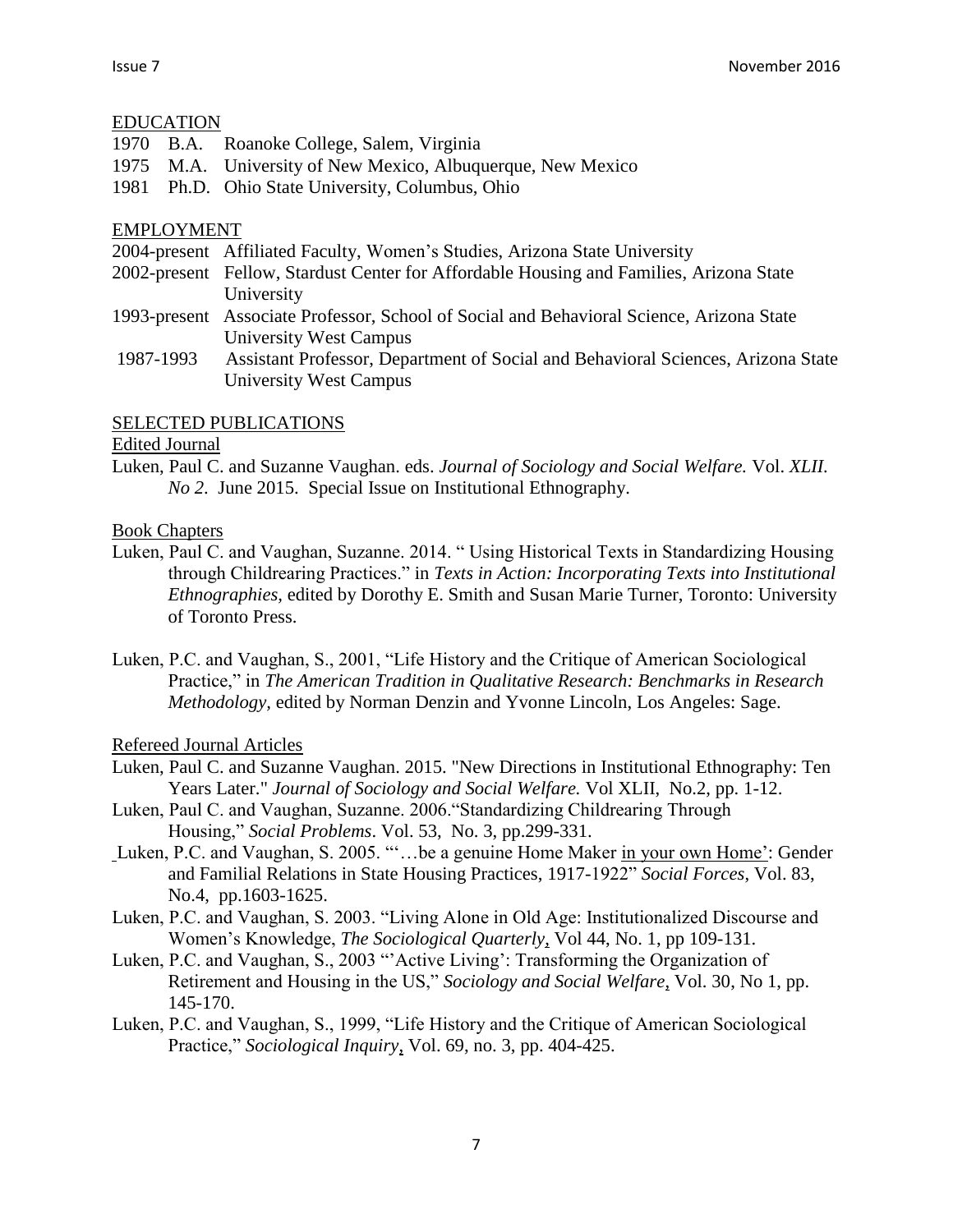Luken, P.C. and Vaughan, S., 1991, "Older Women Living Alone: Theoretical and Methodological Considerations in Studying Special Populations", *Housing and Society*, Vol. 18, No. 2.

#### Selected Conference Presentations

- "The Social Organization of 'Binge Drinking' among College Students: A Preliminary Analysis," (with Kevin Tinsley) Society of Study of Social Problems, Seattle, August 2016.
- "Making Institutional Change in Small Ways: Introducing Institutional Ethnography to First Generation University Students," International Sociological Association, Vienna, Austria, July, 2016.
- "IE Studies in Social Welfare: New Research on Old Research," Society for Study of Social Problems, Chicago, August 2015.
- "Critical Dialogue on Methodology Issues in Institutional Ethnography," Society for the Study of Social Problems, San Francisco, CA, August 2014.
- "Teaching Ourselves and Reviewers about Institutional Ethnography in the Process of Publishing," International Sociological Association, Yokohama, Japan, July 2014.
- "Challenges in Writing Up Institutional Ethnographic Research, Part 2" Society for the Study of Social Problems, New York, New York, July 2013.
- "Making the Work of People Visible in Housing," International Sociological Association, Buenos Aires, Argentina, July 2012.
- "Challenges in Writing up Institutional Ethnographic Research Part 1." Society for the Study of Social Problems, Denver, CO, August, 2012.

*For the office of Member of the Board:* **Laura Ferreño** University of Avellaneda (UNDAV)

**Candidate's Statement:** I am interested in becoming a member of the board of the Thematic Group on Institutional Ethnography because the institutional ethnography is a methodological approach that was very important in my thesis since it provided the perspective of the topics. In this sense, I believe that the studies of the everyday activities of the institutions uncover the social relations that are not visible from where researchers normally stand. Additionally, this methodology does not ignore the analysis of the rules and legal frameworks. The most important contribution of my studies of the Senates of Brazil, Spain and Argentina was to explain their bureaucracies from the point of view of the daily worlds of their employees, in order to visualize what they are doing and how they are doing it. My studies are in the area of comparative analysis of public bureaucracies (Senates) and political elites taking into account their specificity as government bodies. I seek to enable the transfer of knowledge and/or techniques from the universities to public institutions in order to improve the management, assessment and implementation of social programmes. Also, since 2012, when I presented my paper at the ISA Forum on Sociology in Buenos Aires for a session of TG06, I collaborated as session organizer for the ISA meetings of Yokohama and Vienna.

**Candidate's cv:** Education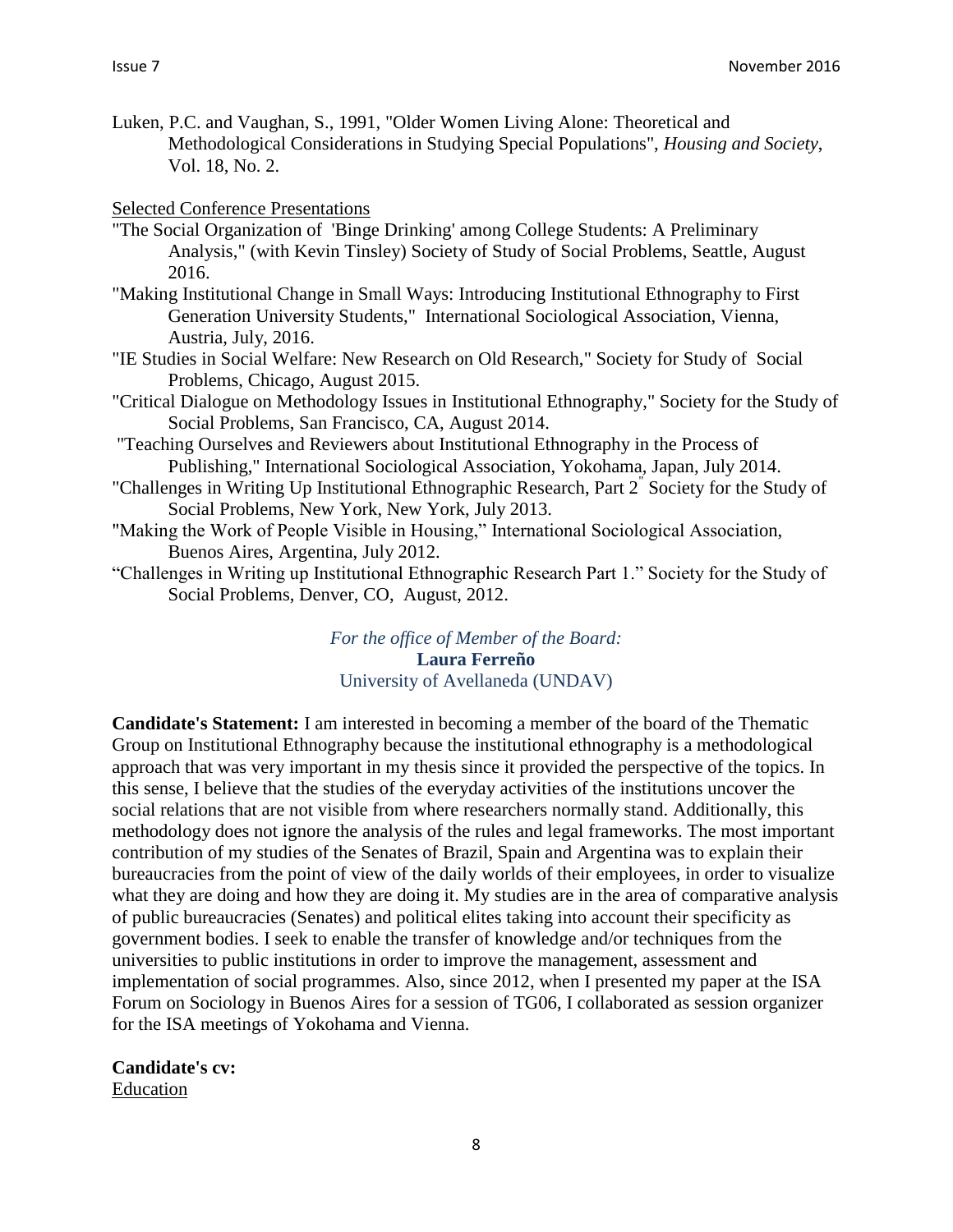- 2016 PhD, with outstanding qualification, Social Anthropology IDEAS, University of San Martín, Argentina.
- 2010 Postgraduate Course in Cultural Management and Communication, FLACSO Argentina
- 1998 Postgraduate Course in Social Policies, IDEAS, University of San Martín, Argentina
- 1988 Degree in History: Teacher of Secondary, Normal and Higher Education in History, University of Buenos Aires, Argentina.

Teaching Experience

2011-to date University of Avellaneda (Argentine), Assistant Professor.

2016 University of Alcalá (Henares, Spain), Visiting Professor.

1988-1998 University of Buenos Aires, Teaching Assistant.

Fellowships and Grants

- University of Alcalá (Henares, Spain), Visiting Researcher. Project: Ways to create and reproduce institutionality in the Spanish Legislature (1977-2015). Program Internationalization of Higher Education and International Cooperation (PIESCI), Secretariat of University Policies (SPU), Ministry of Education and Sports.
- University of Rio de Janeiro. Project: Ways to create and reproduce institutionality in the Brazilian Legislature. DOCTORAR Fellow Program (Social and Human Sciences), Secretariat of University Policies (SPU), Ministry of Education and Sports.
- National Institute of Public Administration (INAP), Office of the President. Project: Program filing villas in Capital Federal.

#### Talks

2012 *Tell me how you define culture and I will show you which data you gather*. The Second ISA Forum of Sociology. Social justice and democratization. Buenos Aires (Argentina)

#### Coordination and Advisory Experience

- 2016 Session Organizer, TG06 Institutional Ethnography: Worlds of Paper: Bureaucracies and Everyday Life within Public and Private Institutions/Mundos de papel: burocracias y cotidianeidad en instituciones públicas y privadas. Third ISA Forum of Sociology, Vienna (Austria)
- 2015 to date Chairman of the Standing Committee on Education and Research
- 2014-2015 Chairman of the Standing Committee on Administration and Management
- 2014 Session Organizer TG06 Institutional Ethnography: The Institutional Challenges of the Legal Frameworks in the Contemporary World. XVIII ISA. World Congress of Sociology, Yokohama
- 2012-2013 Secretary of the Permanent Commission for Education and Research
- 2011 General Coordinator, Observatory of Cultural Citizenship, University of Avellaneda
- 2011 Counselor head of the faculty, Board of Governors, University of Avellaneda

Publications

FERREÑO, LAURA; GRIMSON, ALEJANDRO. En nombre de los otros. Ciudadanía y políticas culturales. Culturas políticas y políticas culturales. Buenos Aires: Ediciones Böll Cono Sur. 2014. Pp. 109 - 116. ISBN 978-987-33-4437-4.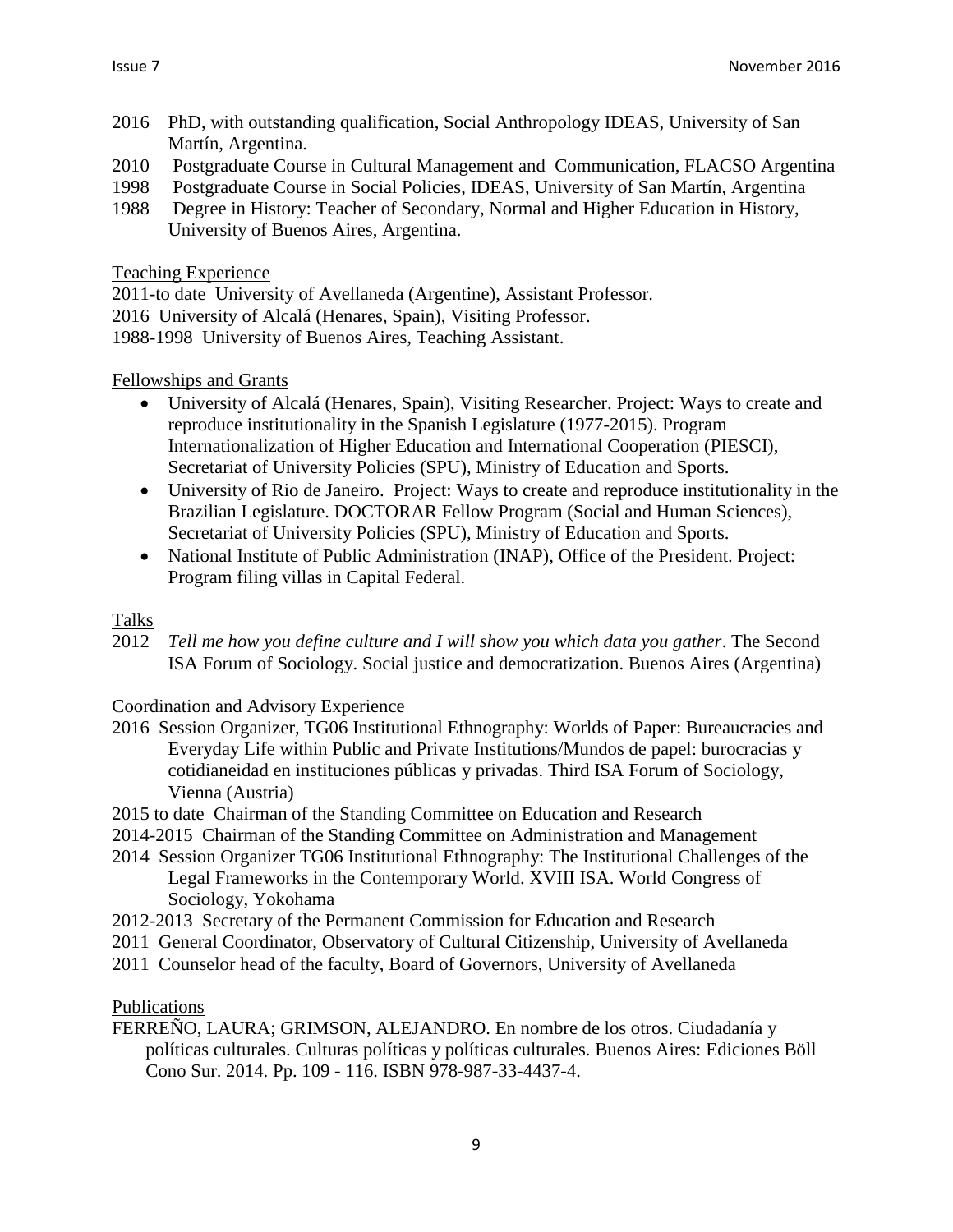- FERREÑO, LAURA. Yo soy de la casa. El H. Senado de la Nación Argentina: Prácticas y discursos en una casa política. IDEIAS. Campinas: Unicamp. 2012 vol.1 n°5. Pp. 189 - 222. ISSN 0104-7876. Online<http://www.ifch.unicamp.br/ojs/index.php/ideias/article/view/1041>
- FERREÑO, LAURA. ¿De qué hablamos cuando hablamos de cultura?. La tela de la araña. Buenos Aires: Universidad Tecnológica Nacional. 2011 vol. n°15. Pp. 81 - 83. ISSN 2250- 544X.
- FERREÑO, LAURA; OLMOS ÁLVAREZ, ANA. Culturas y territorio: La cartografía cultural como herramienta estratégica para la gestión. Avellaneda: UNDAV ediciones. 2014.
- FERREÑO, LAURA. Élites parlamentarias. Ingreso laboral y pertenencia institucional en una "casa" política. Argentina. Buenos Aires. 2015. Revista. Artículo Completo. Congreso. XI Jornadas de Sociología. Coordenadas contemporáneas de la sociología: tiempos, cuerpos, saberes. Carrera de Sociología - Facultad de Ciencias Sociales (UBA).
- FERREÑO, LAURA. Mundos de papel. Ritos cotidianos y reglas escritas en el Senado de la Nación (1983- 2014). Argentina. Buenos Aires. 2015. Revista. Artículo Completo. Congreso. XI Jornadas de Sociología. Coordenadas contemporáneas de la sociología: tiempos, cuerpos, saberes. Carrera de Sociología - Facultad de Ciencias Sociales (UBA).
- FERREÑO, LAURA; OLMOS ÁLVAREZ, ANA. Culturas sospechadas. Aproximaciones al estudio de los catastros culturales. Chile. Santiago. 2012. Libro. Artículo Completo. Congreso. III Congreso Latinoamericano de Antropología. Antropologías en Movimiento. Ideas desde un sur contemporáneo. Asociación Latinoamericana de Antropología (ALA).
- FERREÑO, LAURA. Avellaneda: Derechos culturales, ciudadanía y descentralización de las políticas culturales. Argentina. Buenos Aires. 2011. Libro. Artículo Completo. Congreso. X Congreso Argentino de Antropología Social. La antropología interpelada: nuevas configuraciones político-culturales en América latina. Editorial de la Facultad de Filosofía y Letras, Universidad de Buenos Aires.
- FERREÑO, LAURA. Yo soy de la casa. El H. Senado de la Nación: Prácticas y discursos en una casa política. Argentina. Buenos Aires. 2011. Libro. Artículo Completo. Congreso. X Congreso Argentino de Antropología Social. La antropología interpelada: nuevas configuraciones político-culturales en América latina. Facultad de Filosofía y Letras, Universidad de Buenos Aires.
- FERREÑO, LAURA. Políticas culturales e inclusión ciudadana. Argentina. Mendoza. 2013. Exposición. Séptimo Congreso Argentino de Administración Pública. Asociación de Administradores Gubernamentales AAG - y la Asociación Argentina de Estudios de Administración Pública AAEAP- co-organizado con la Jefatura de Gabinete de Ministros de la Presidencia de la Nación y el Gobierno de la Provincia de Mendoza.
- FERREÑO, LAURA. Evaluación de una experiencia de administración concertada: el programa de radicación de villas y barrios carenciados en la Capital Federal. Buenos Aires, INAP. Documento de Trabajo. Español. Argentina. Mimeo, 1992.

*For the office of Member of the Board:* **Debra Talbot** University of Sidney

**Candidate's Statement:** I would like to be considered for nomination to the position of 'member of the board' of the IE thematic group. I am a relatively new member of the ISA-IE thematic group but am enthusiastic about maintaining an Australian contribution to the work of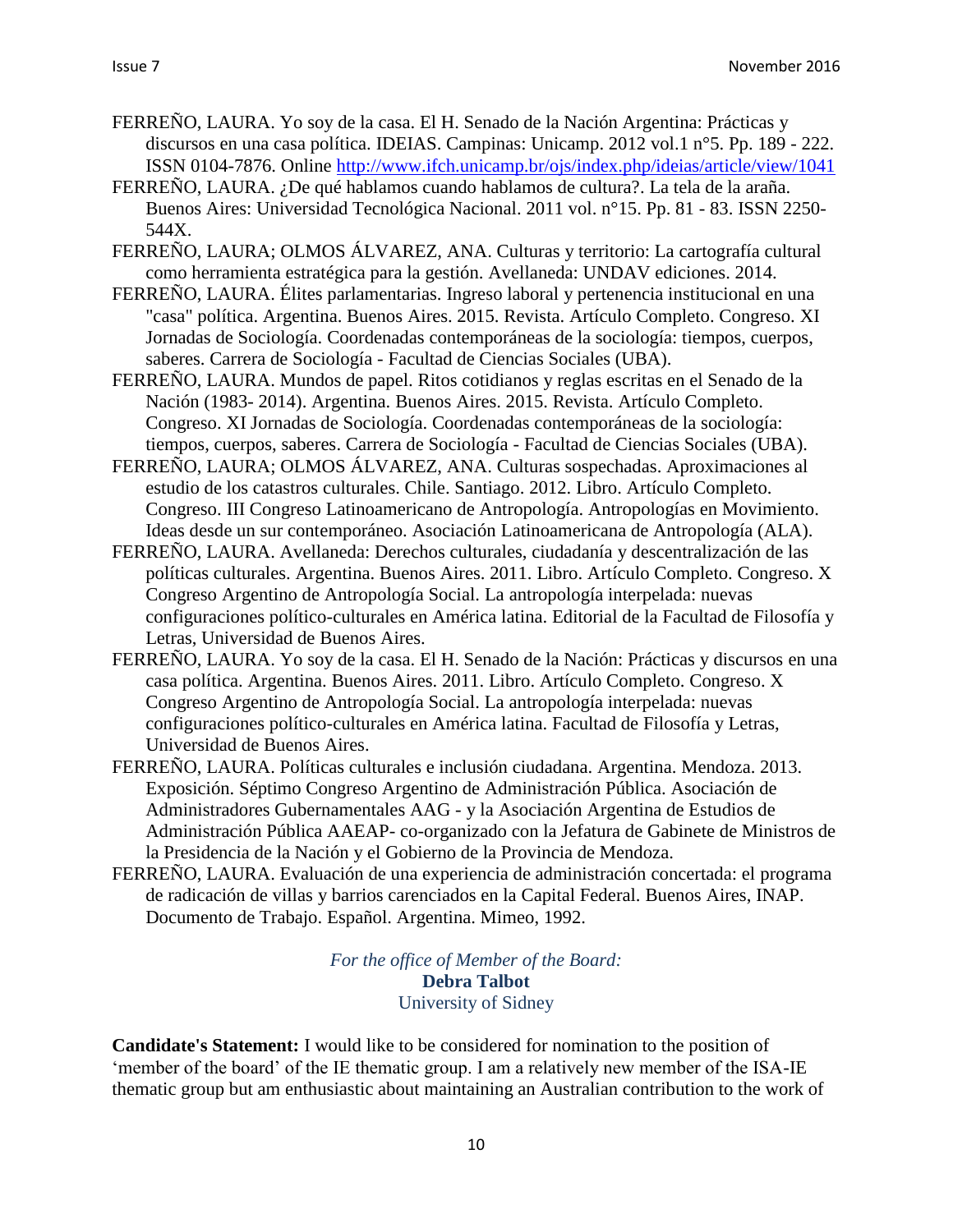the group when Barbara Comber, my mentor, steps down from her position on the board at the coming elections.

My recently published doctoral thesis employed Institutional Ethnography to inquire into teachers' experiences of professional learning that mattered to them in times of heightened accountability. My current research project is an institutional ethnography inquiring into the nature of 'parnerships' (a loaded construct being advanced in different ways by different educational authorities) between university and schools for a variety of purposes. This year I was privileged to attend Dorothy Smith's workshop in Toronto and continue working with Dr Lindsay Kerr, OISE University of Toronto, to explore the connections and affordances across our research revealed by institutional ethnography. Interest in my work from my colleagues at the University of Sydney has led to me convening an IE reading group in which participants explore the unique perspective that IE might bring to their own work.

As an early career researcher I am interested of course, in extending my own learning about institutional ethnography through my involvement in the IE thematic group. I hope that I would bring in return enthusiasm and energy to supporting the work of the group, and representation for the growing community of IE researchers here in Australia.

#### **Candidate's cv:**

Academic Qualifications

- 2016 Doctor of Philosophy, The University of Sydney
- 2005 Master of Education -Research Methodology (with Merit), The University of Sydney
- 1982 Diploma in Education, The University of Sydney
- 1979 Bachelor of Science, The University of Sydney

Recent Employment Record

| Lecturer and Co-Director Professional Experience, University of Sydney        |
|-------------------------------------------------------------------------------|
| Education and research consultant, self-employed                              |
| Doctoral Student, University of Sydney                                        |
| Sessional Lecturer – University of Sydney, Macquarie University               |
| Researcher - Big Picture Education Australia                                  |
| Professional Learning & Education Specialist - Australian Academy of Science: |
| Science by Doing Project                                                      |
|                                                                               |

Other Roles And Responsibilities-Current

- 2016 IE Reading Group University of Sydney convenor
- 2016 Australian Council of Deans of Education Network of Academic Directors of Professional Experience – NSW representative
- 2015-2016 Reviewer Teaching and Teacher Education: An International Journal of Research and Studies, Teaching Education

#### Publications

- To be numerate is to be someone…': Tracing the doings of students labelled 'at risk'. (2016). *A E R (Australian Educational Researcher)*, 43(4), 419-436.
- Talbot, D. (2016). Evidence for no-one: Standards, accreditation, and transformed teaching work. *Teaching and Teacher Education*, 58, 80-89.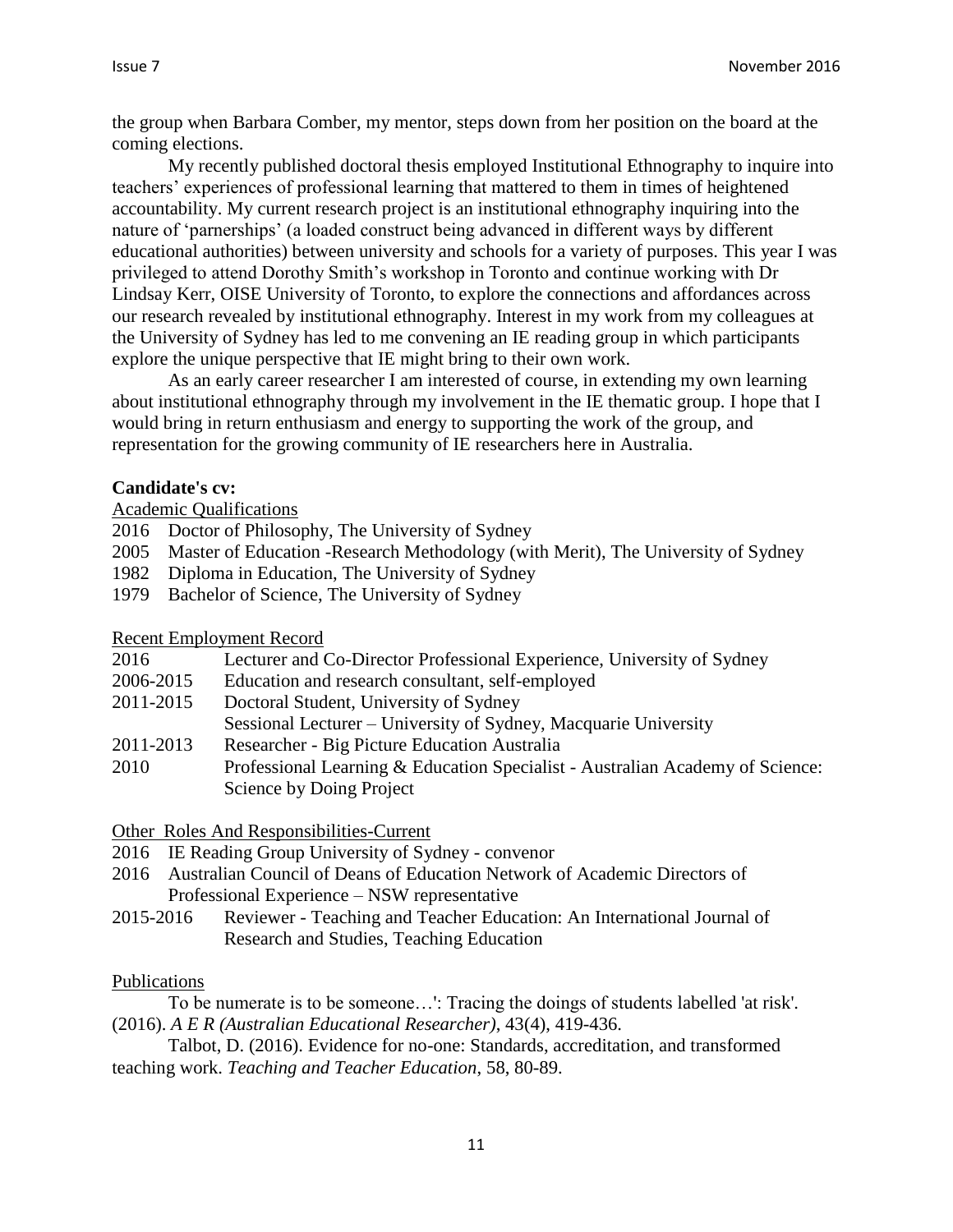Talbot, D., Hayes, D. (2016). Teachers' experiences of re-engaging disenfranchised young people in learning through inquiry-based pedagogies: A phenomenographic study. *International Journal of Child, Youth and Family Studies,* 7(2), 257-274.

Talbot, D. (2015). Teachers talk about their learning: A Bakhtinian analysis. Knowledge Cultures, 3(4), 171-187.

Hayes, D., Talbot, D., Down, B., & Choules, K. (2013). *Big Picture Education Australia: Experiences of Students, Parents/Carers & Teachers*. Research Report. University of Sydney, Murdoch University.

Talbot, D., & Mockler, N. (2013). *Australian Curriculum Classroom Approaches: Science*. South Yarra: Palgrave MacMillan.

Talbot, D., & Mockler, N. (2013). *Australian Curriculum Classroom Approaches: Mathematics*. South Yarra: Palgrave MacMillan.

Talbot, D. (2006). Framework or skeleton? *Teaching Science, 52*(1), 32-35.

Conference Presentations

Talbot, D. (2016). *Spaces of possibility for transformative teacher learning.* Paper presented at Third ISA Forum of Sociology, Vienna.

Talbot, D. (2016). *Teachers resisting 'accountability' agendas: Tracing stories of transformative learning.* Paper presented at Third ISA Forum of Sociology, Vienna.

Talbot, D. (2015). *Evidence of transformed teaching work: Where are the thirty-seven standards?* Paper presented at the AARE, Freemantle, Western Australia.

Talbot, D. (2015). *Numeracy and students 'at risk': Tracing the social from the standpoint of the student.* Paper presented at the AARE, Freemantle, Western Australia.

Talbot, D. (2014). *Mapping the social relations that support transformative teacher learning.* Paper presented at the AARE, Brisbane, Queensland.

Talbot, D. (2014). *Teachers learning about teaching work: How does that happen?* ATEA Conference, Australian Catholic University, Sydney.

Talbot, D. (2014). *Bakhtin remixed as teachers talk about their learning in the 21st century.* Paper presented at Dialogue at the boundaries: The Fourth International Interdisciplinary Conference on Perspectives and Limitations of Dialogism in Mikhail Bahktin and Institute for Dialogic Pedagogy, University of Waikato, New Zealand.

Talbot, D. (2013). *Separating teacher learning from compliance: Working with Bakhtin and the centrifuge*. Paper presented at the AARE, Adelaide, South Australia.

Talbot, D. (2012). *Exploring variation in student experiences of Big Picture Education.* Paper presented at the AARE, Hobart, Tasmania.

> *For the office of Member of the Board:* **Kjeld Høgsbro** Aalborg University

**Candidate's Statement:** Ph.D. 1991 with a dissertation on social problems and self-help organisations in Denmark. Professor of Social Work at Aalborg University since 2008. He has published books on disabilities, mental illness, social work and community development in Denmark. Since 2001he has conducted institutional ethnographic investigations of social services for people with mental illness, substance abuse, homelessness, pervasive developmental disorders, ADHD and dementia. He has published several monographs reporting the results from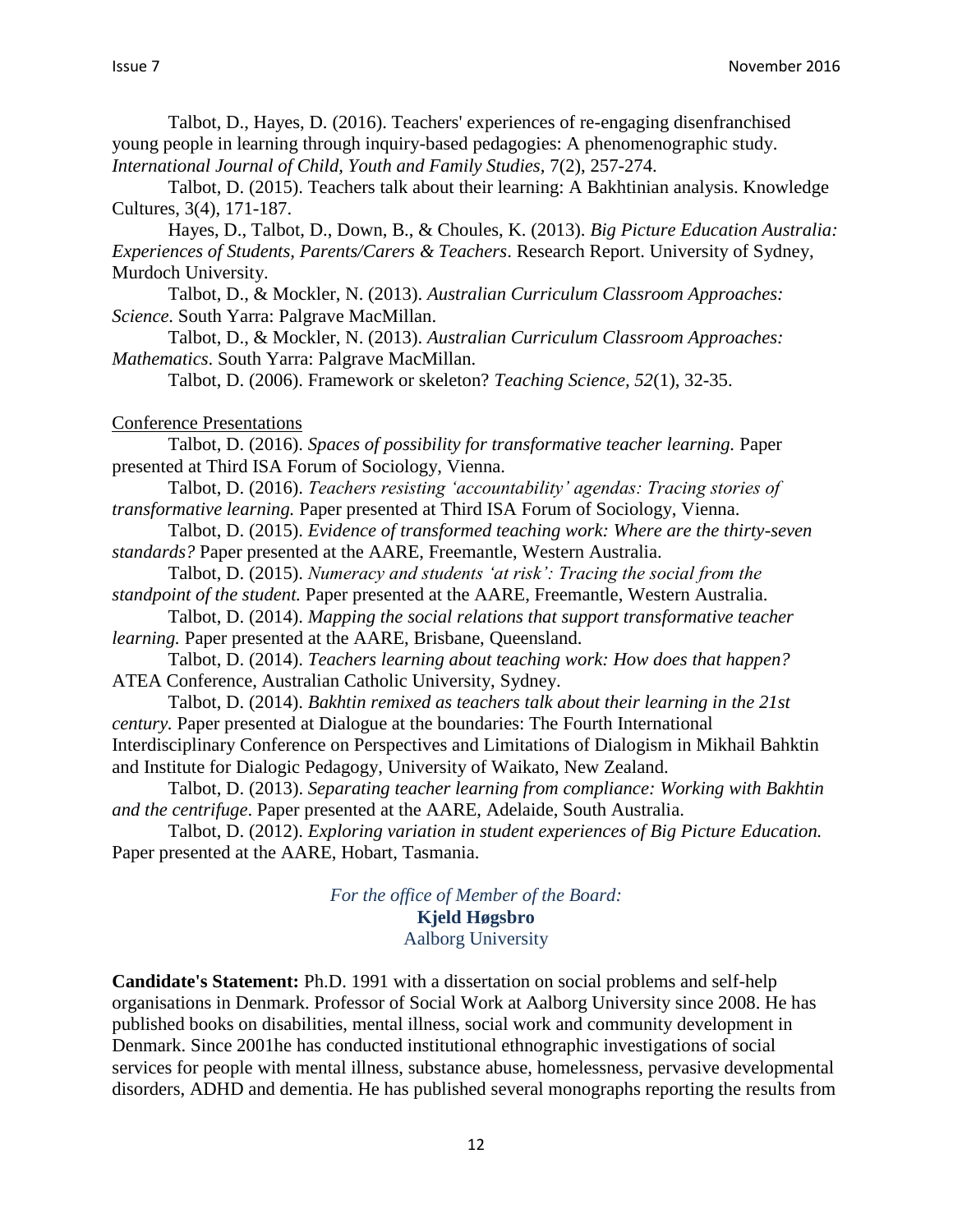these investigations and articles on methods of applied social research. He has been a board member and secretary of the Research Committees on Sociology of Mental Health and Sociological Practice of The International Sociological Association. He will be able to coordinate the activities of the Nordic networks in the field with those of the thematic groups.

#### **Candidate's cv:**

#### Education**:**

MA at Institute of Cultural Sociology, University of Copenhagen 28.05.1982. Ph.D. at Faculty of Social Science, University of Copenhagen 6.09.1991.

#### Positions of trust

| $2010 -$   | Secretary of Research Committee 49 on Sociology of Mental Health, International |
|------------|---------------------------------------------------------------------------------|
|            | Sociological Association.                                                       |
| 1998-2010  | Member of board for Research Committee 26 on Sociological Practice,             |
|            | International Sociological Association. Secretary since 2002. Vice-president    |
|            | since $2006$ .                                                                  |
| $2002 - 5$ | Member of board for Sociological Practice Association (USA).                    |
| 1993-96    | Member of board of the Danish Sociological Association. Chairman 1994-96.       |
| 1988-93    | Member of board of the Danish Association for Cultural Sociology.               |

#### Publications since 2000

(All Danish titles are translated into English. DK=Danish text only. E=English text only. DK/E=Danish text with English summary.)

Journal articles (peer-reviewed)

- Høgsbro, Kjeld (2015): Evidence and research designs in applied sociology and social work research (E). In *Nordic Journal of Social Work vol. 5 supplement 1 – special issue: Social Work and Sociology.* Routledge.
- Høgsbro, Kjeld (2015): Knowledge and innovation in social work (DK). *Cepra-striben 17.*  Center for evaluering i praksis.
- Høgsbro, Kjeld (2012): Social policy and self-help in Denmark a Foucauldian perspective (E). In *International Journal of Self-care and Self-help 6/1 p.43-64..*
- Kjeld Høgsbro (2011): Evidens based praxis expectations, limitations and possibilities (DK). In *Tidsskrift for Forskning i Sygdom og Samfund 15/2011 p. 11-30.*
- Høgsbro, Kjeld (2010): SIMREB Towards a Systematic Inquiry into Models for Rehabilitation (E). *Scandinavian Journal of Disability Research 12/2010 p. 1-18*.

Monographs (peer-reviewed)

- Høgsbro, Kjeld and Alice Burholt (2015): *The dementia problematic. An institutional Ethnography of a life-world and a professional practice* (DK)*.* Aalborg Universitetsforlag.
- Høgsbro, Kjeld et al. (2013): *The social aspects of* ADHD (DK). Aalborg Universitetsforlag.
- Høgsbro, Kjeld, Leena Eskelinen, Mia Arp Fallov, Kirsten Mejlvig og Nichlas Permin Berger (2012): *When limits are challenged – Staff mental workload and pedagogical challenges in* 2 *residential care homes for people with general learning disabilities and developmental and behavioral disorders* (DK/E). AKF/Aalborg University.
- Høgsbro, Kjeld (2008): *Qualitative methods in research and evaluations* (DK). AKF.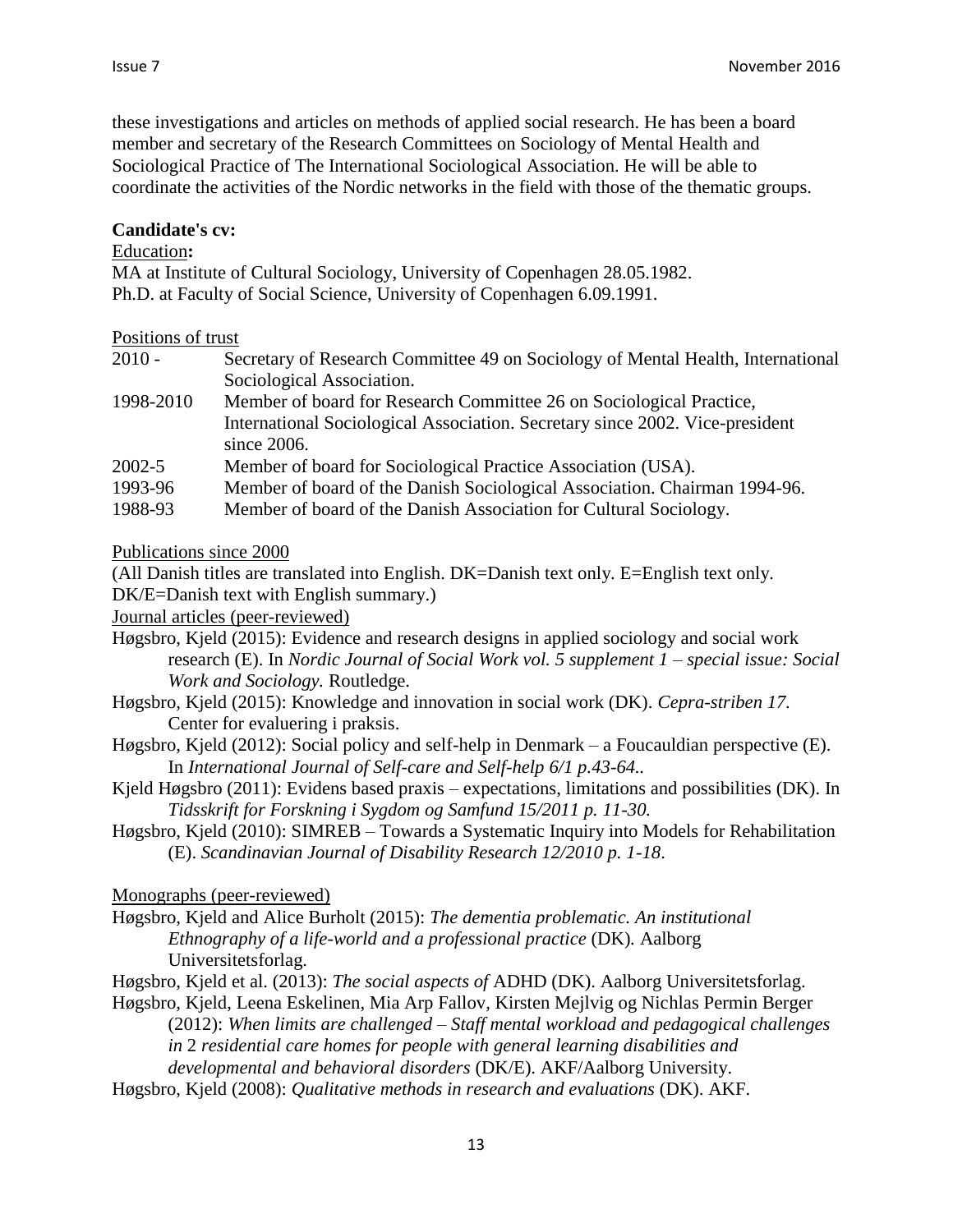- Høgsbro, Kjeld (2007): *Etiba. A research based evaluation of rehabilitation methods offered to pre-school children with autism with a special focus on ABA (Applied Behavior Analysis)*  (DK/E)*.* MarcelisborgCentret/AKF.
- Høgsbro, Kjeld; Preben Brandt, Frank Ebsen, Ole Thomsen og Merete Nordentoft, (2003): *The users, the professionals and the authorities* (DK/E). AKF Forlaget.
- Kjeld Høgsbro, Kirsten Marie Bovbjerg, Louise Hardman Smith, Mette Kirk og Jesper Henriksen, (2003): *Hidden life-worlds* (DK/E) AKF Forlaget
- Høgsbro, Kjeld (2002): *Rehabilitation of people with traumatic brain injury at Kolonien Filadelfia* (DK/E). AKF Forlaget
- Ebsen, Frank og Kjeld Høgsbro (2001): *Professional sustainability of social work in small municipalities* (DK/E). AKF Forlaget

Edited Books (peer-reviewed**)** 

- Høgsbro, Kjeld and Ian Shaw ed. (2017): *Social Work and Research in Advanced Welfare States*  (E). Taylor and Francis. (In process)
- Høgsbro, Kjeld ed. (2004): *The complexity of social psychiatry* (DK). Samfundslitteratur.

Book chapters (peer-revued)

- Ringø, Pia and Kjeld Høgsbro (2015): Disability and rehabilitation in a new perspective (DK). In Harder og Appel: *Socialt arbejde I en foranderlig verden.* Akademisk Forlag.
- Høgsbro, Kjeld (2013): The logic of evidence and practical experiences in rehabilitation (DK). In Kirkebæk et. Al: *Handikapforståelse p. 119-133*. Akademisk Forlag.
- Høgsbro, Kjeld (2012): The concept of evidence in a governmental perspective (DK). In Hans Wadskjær (ed.) *Metermålsamfundet p. p69-88.* Aalborg University (in process).
- Høgsbro, Kjeld (2011): Social work and rehabilitation when theories and perspectives are clashing (DK). In Margit Harder og Maria Appel Nissen: *Helhedssyn i socialt arbejde p. 191-212.* Akademisk Forlag.
- Korsbæk, Lisa, Kjeld Høgsbro, Lone Petersen, Mette Olander og Lene Falgaard Eplov (2010): Research into Rehabilitation (DK). I Eplov et. al. *Psykiatrisk og psykosocial rehabilitering p. 207-221.* Munksgaard.
- Høgsbro, K., Pruijt, H., Pokrovsky, N., Tsobanoglou, G. (2009): Sociological Practice and the Sociotechnics of Governance (E). In: Ann Denis and Devorah Kalekin Fishman: *The ISA Handbook of Contemporary Sociology p. 42-57.* Sage.
- Høgsbro, Kjeld (2004): Evaluations of social work for especially vulnerable groups (DK). In Olaf Rieper (red.): *Håndbog i evaluering p. 192-209*. AKF Forlaget.
- Høgsbro, Kjeld (2004): Process evaluation (DK). In Olaf Rieper (red.): *Håndbog i evaluering p. 66-80*. AKF Forlaget.

*For the office of Member of the Board:* **Frank T.Y. Wang** National Chengchi University

**Candidate's Statement**: I am writing this letter to express my interest to serve as a Board member for the IE thematic Group. I learned and applied IE in my doctoral study and continue to teach and conduct IE research when I started to teach in Taiwan. As the pioneers of IE, I realized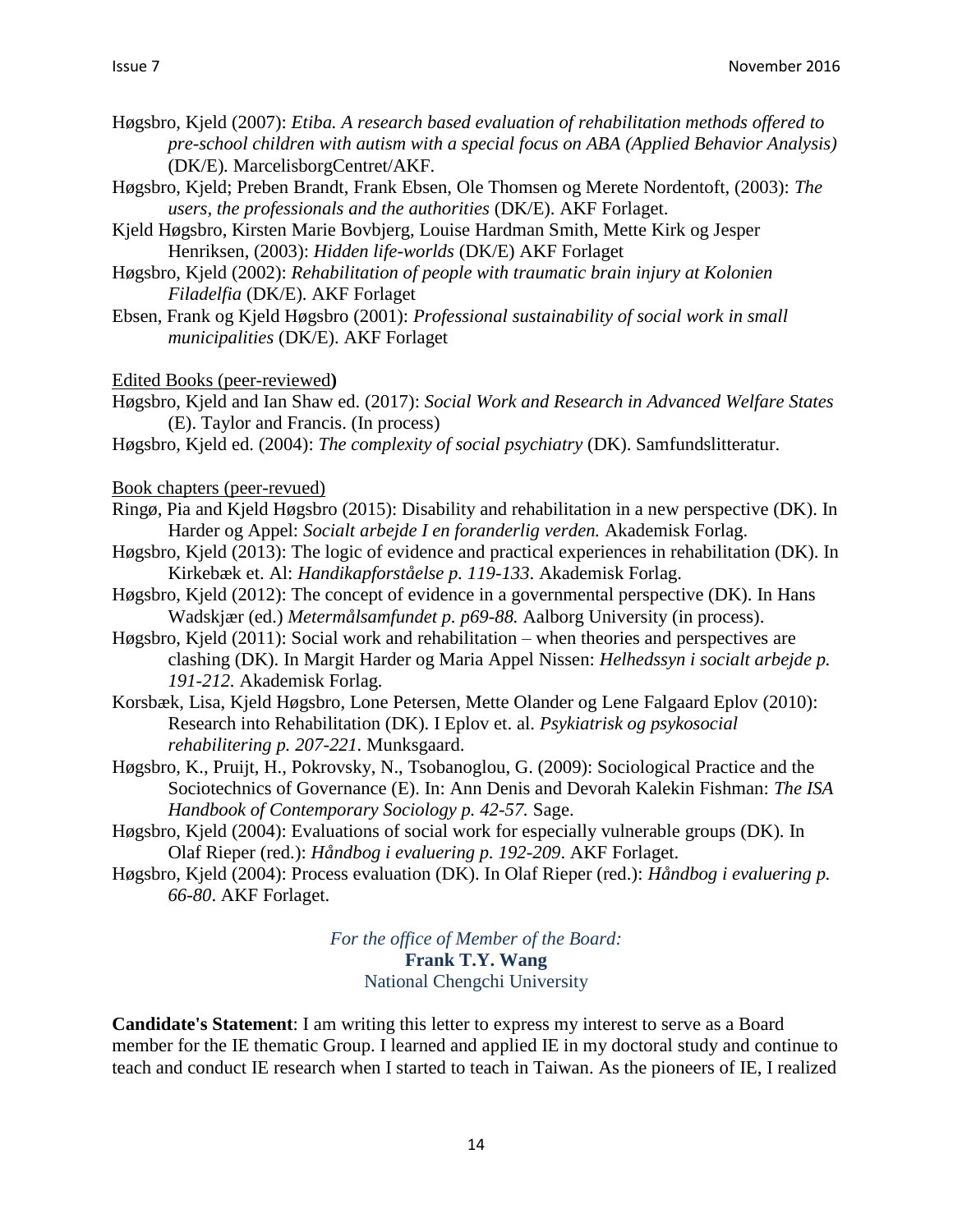how important it is to have a support group to share and exchange experiences with IEers from other countries. ISA does provide this important opportunity for people like me.

#### **Candidate's cv:**

Education Ph.D. University of Toronto, Faculty of Social Work, 1998 M.S.W. Columbia University, School of Social Work, 1990

Current Positions Associate Professor & Director, Graduate Institute of Social Work, National Chengchi University (2010-current)

Professional Experiences

Chairperson, Board of Directors, Association of Taiwan Studies (2014-2016) Chairperson, Board of Directors, Taiwan Association of Family Caregivers (2009-2013) Chairperson, Board of Directors, Lourdes Association (2009-2015) Vice Chairperson, Board of Directors, Zhi-Shan Social Welfare Foundation (2006-present)

Academic Experiences

Editor-in-Chief, Taiwan: A Radical Quarterly in Social Studies (2009-2012)

Editor, International Journal of Care and Caring (2016-present)

Editor, Journal of Life Education (2011-present)

Editor, Transnational Social Review (2011-2016)

Editor, Soochow Social Work Journal (2010/10-present)

Editor, Hong Kong Journal of Social Work (2006—2008)

Publications (Selected)

Peer-reviewed Journal Articles

- Wang, Frank T.Y. (2014) How does social work profession in Taiwan decolonize itself in the post-license era? Hsuan Chuang Journal of Social Sciences, 12, 1-18.
- Wang, Frank T.Y. (2013) When examination becomes a tight curse cave for social work: Making social worker license examination visible. Taiwan: Radical Quaterly, 92, 203- 224.(2013/9)【TSSCI】
- Wang, Frank T.Y. & Yu-Hui Lu (2013/6). Chinese Cultural Variation on the Clubhouse Model in Taiwan. International Journal of Self-Help and Self-Care. International Journal of Self-Help & Self-Care, 7(2), 167-192.
- Wang, Frank T.Y. (2011). Family caregiver as a social movement to reform long-term care. Taiwan: Radical Quaterly, 85, 397-414。(2011/12)【TSSCI】
- Wang, Frank T.Y., Herng-Dar Bih & David J. Brennan (2009) Have they really come out: Gay men and their parents in Taiwan. Culture, Health & Sexuality, 11(3), 285-296.  $[SSCI, 2007, IF=1.236, Rank=0.3666(11/30)]$
- Wang, Frank T.Y. (2008) When a Social Worker Encounters Cultural Study. Inter-Asia Cultural Studies, 9(3), 495-498. 【SSCI,2007,IF=0.116,Rank=0.8793(51/58)】

Reports & Chapters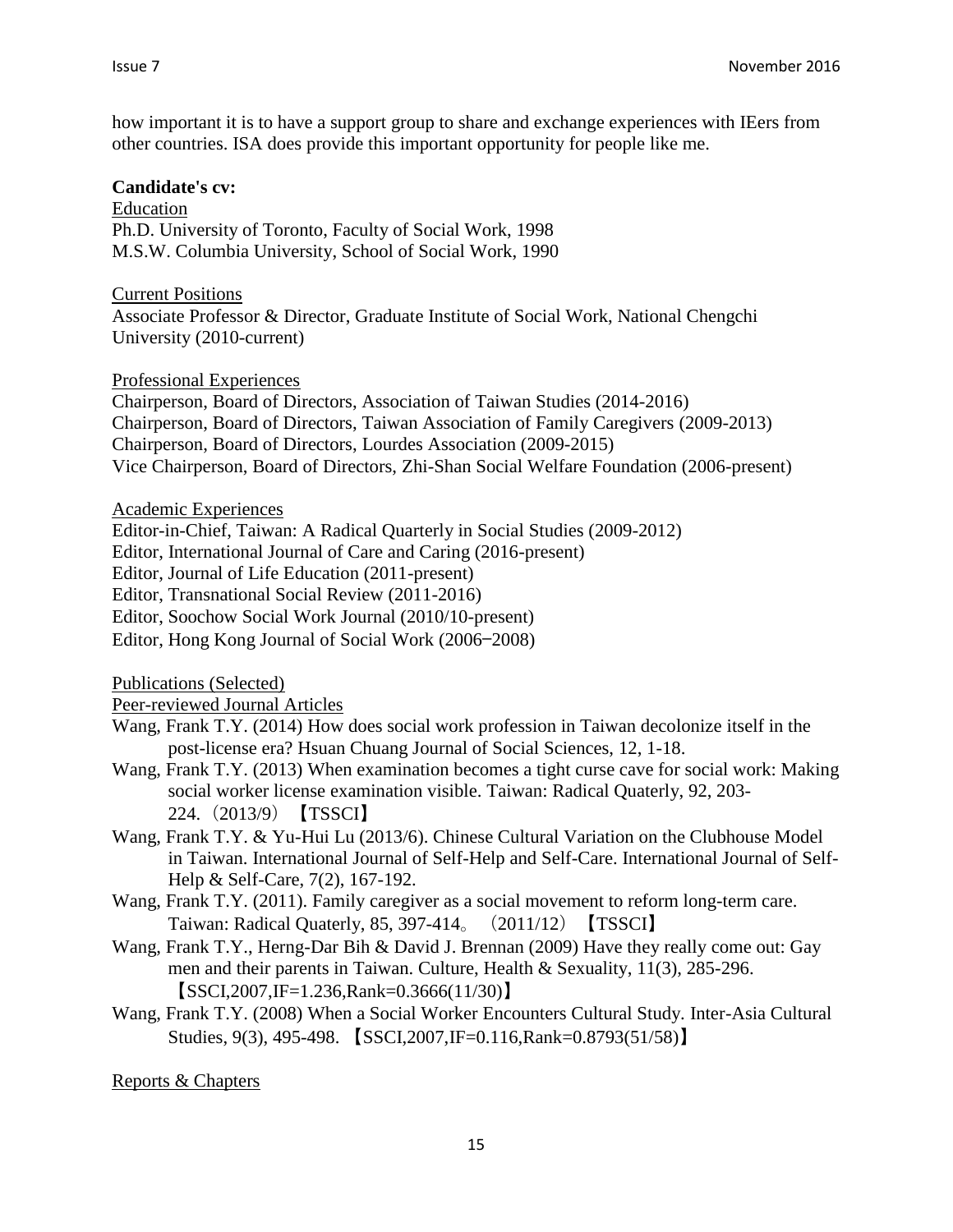- Frank T. Y. Wang (2014) Making families via welfare? Disciplining family elderly care practices. In Ying-Kuei Huang (ed.), Family in the  $21<sup>st</sup>$  Centry: Where is the Taiwanese family headed? Taipei: Socio Publishing Co., Ltd.
- Frank T. Y. Wang, Masaya Shimmei, Yoshiko Yamada and Machiko Osawa (2013). Struggling for recognition: working carers of older people in Japan and Taiwan. In Teppo Kröger and Sue Yeandle (eds.) Combining Paid Work and Family Care: Policies and Experiences in Nordic, Liberal and East Asian Welfare States. London: Policy Press.
- Wang, Frank T.Y. & Chin-Ju Lin (2012). Sisters in Struggles? Wars between Daughters-in-law and Migrant Workers. in A. Chambon, W. Schroer and C. Schweppe (eds.) *Transnational Social Support.* p. 108-126. New York: Routledge.
- Wang, Frank TY. (2010). From undutiful Daughter-in-Law to cold-blood Migrant Household Worker. in Kirsten Scheiwe, Johanna Krawietz (eds.) Transnationale Sorgearbeit – Rechtliche Rahmenbedingungen und gesellschaftliche Praxis/ Transnational Carework – Legal Frameworks, Practice in Society, Socio-political Challenges. p. 309-328. Wiesbaden, German: VS Verlag.

*For the office of Member of the Board:* **Lois André-Bechely** California State University, Los Angeles

**Candidate's Statement**: I was introduced to the Institutional Ethnography Network in 1998, by Dr. Alison Griffith. She mentored me as an IE scholar long distance, she in Toronto and me in Los Angeles. The sharing of expertise and support for IE researchers across nations is happening more regularly as our network expands. Over the years, I have maintained my participation with the IE community at SSSP and the IE Thematic Group of ISA. I believe the IE sponsored groups are critical to advancing understanding of institutional ethnography and the growth of our network of international scholars. The research for my dissertation and subsequent projects were IE studies. For the previous eight years, I served as director of the new and first independent doctoral program at the university in which I work. I am enjoying my return to the faculty and looking forward to resuming my work in IE. My early research with IE focused on kindergarten to grade 12 public schooling but after working as an administrator in higher education, my interests have moved toward studying post secondary issues in public education. I have attended past ISA conferences in Argentina and Japan as a member of the IE Thematic Group. With more time now to engage with the IE community, I am very willing to serve on the Thematic Group board as we plan for future ISA forums and conferences.

#### **Candidate's cv:**

#### Education

- 1999 Doctor of Philosophy in Education, University of California, Los Angeles, Graduate School of Education & Information Studies, Urban Schooling Division. Dissertation: *To Know Otherwise: A Study of the Social Organization of Parents' Work for Public School Choice.*
- 1989 Master of Education, University of California, Los Angeles, Graduate School of Education.
- 1988 Bachelor of Arts in Psychology with Diversified Liberal Arts Specialization, University of California, Los Angeles, College of Letters and Science.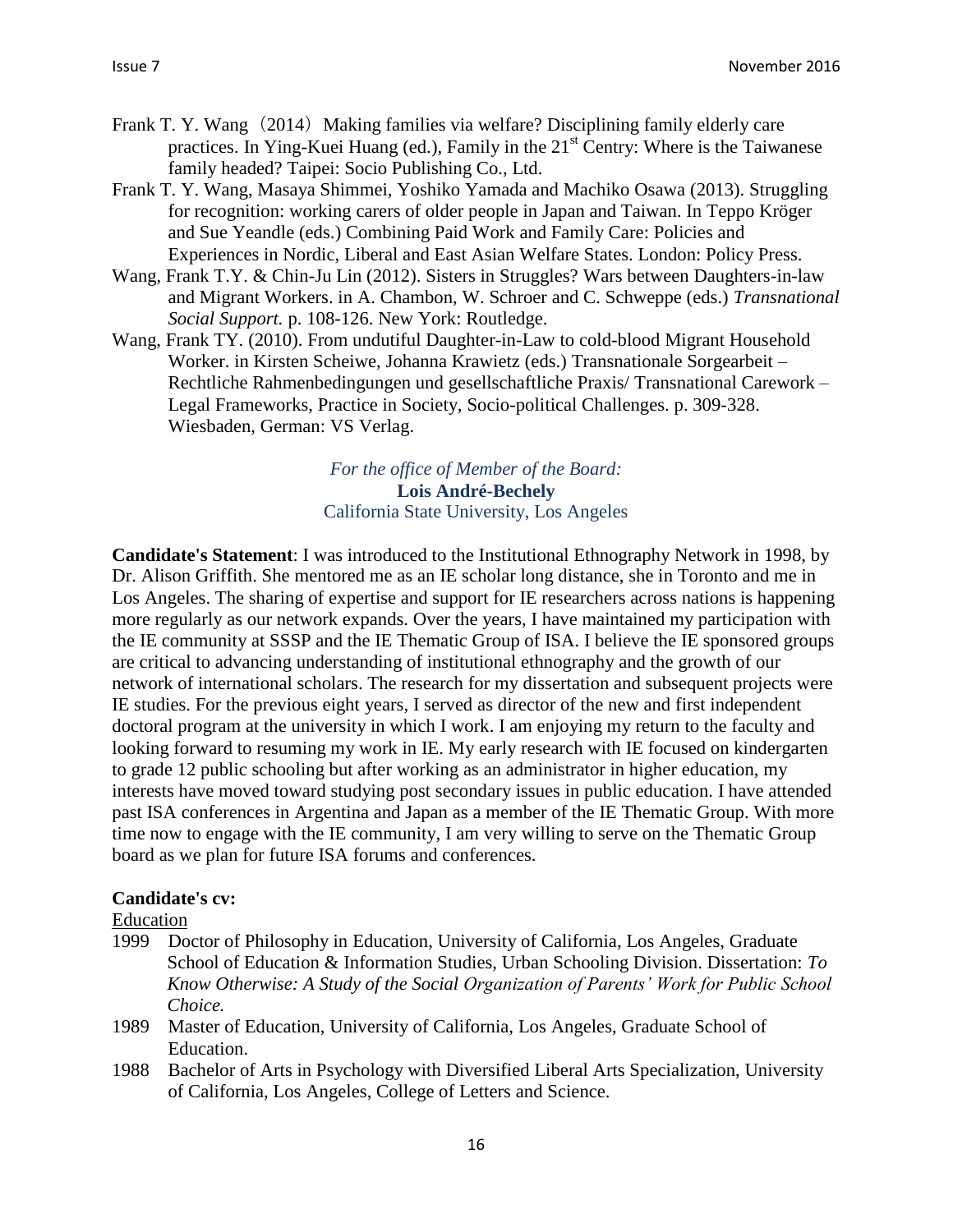#### University Experience

| $CIII$ versity $LIV$ perfective |                                                                    |
|---------------------------------|--------------------------------------------------------------------|
| 2012-Present Professor          |                                                                    |
| 2009-2016                       | Director, EdD Program in Educational Leadership                    |
| 2008-2009                       | Acting Director, EdD Program in Educational Leadership             |
| 2007-2012                       | <b>Associate Professor</b>                                         |
| 2001-2007                       | <b>Assistant Professor</b>                                         |
|                                 | Division of Applied & Advanced Studies in Education                |
|                                 | <b>Charter College of Education</b>                                |
|                                 | California State University, Los Angeles                           |
| 2000-2001                       | Assistant Professor, Educational Leadership, College of Education, |
|                                 | University of Arizona.                                             |

Selected PUBLICATIONS

- Marshall, C., André-Bechely, L. & Midkiff, B. C. (2014). Binders of Women and the Blinders of Men: Feminism and the Politics of Education. In Cooper, B., Fusarelli, L. & Cibulka, J. (Eds). *Handbook of Education Politics and Policy,* Second Edition. New York: Routledge.
- André-Bechely, L. (2010). Stepping up efforts to align California's educational system. *Public Policy Briefings*. The Edmund G. "Pat": Brown Institute of Public Affairs, California State University, Los Angeles,

[http://www.patbrowninstitute.org/publications/briefings.html.](http://www.patbrowninstitute.org/publications/briefings.html)

- Griffith, A.I. & André-Bechely, L. (2008). Institutional technologies: Coordinating families and schools, bodies and texts. In Devault, M. (Ed) *People at work: Life, power, and social inclusion in the new economy* . New York University Press.
- André-Bechely, L. (2007). Finding space and managing distance: Public school choice in an urban California district. *Urban Studies,* Vol. 44 (7), 1355-1376.
- André-Bechely, L. (2005) *Could It Be Otherwise? Parents and the Inequities of Public School Choice.* New York: Routledge. In the book series, Critical Social Thought; series editor, Michael W. Apple.
- André-Bechely, L. (2005). Public school choice at the intersection of voluntary integration and not-so-good neighborhood schools: Lessons from parents' experiences. *Educational Administration Quarterly*, Vol. 41(2), 267-305.
- André-Bechely, L. (2004). The goals of a voluntary integration program and the problems of access: A closer look at a magnet school application brochure. *Equity & Excellence in Education*, Special Issue: Brown v. Board of Education +50. Vol. 37(3), 302-315.

Selected Research Presentations

- André-Bechely, L. (2014). "Experiencing a Research Problematic Emerging Around Me: The Work of Developing a New Doctoral Program," paper presented at the Association for the Study of Higher Education conference, November 21, 2014, Washington DC.
- André-Bechely, L. (2014). "Educational Leadership Blind Spots: How Institutional Ethnography Can Help in the Rethinking of Administrative Practice", paper presented at the XVIII International Sociological Association's World Congress of Sociology, July 13-19, 2014, Yokohama, Japan.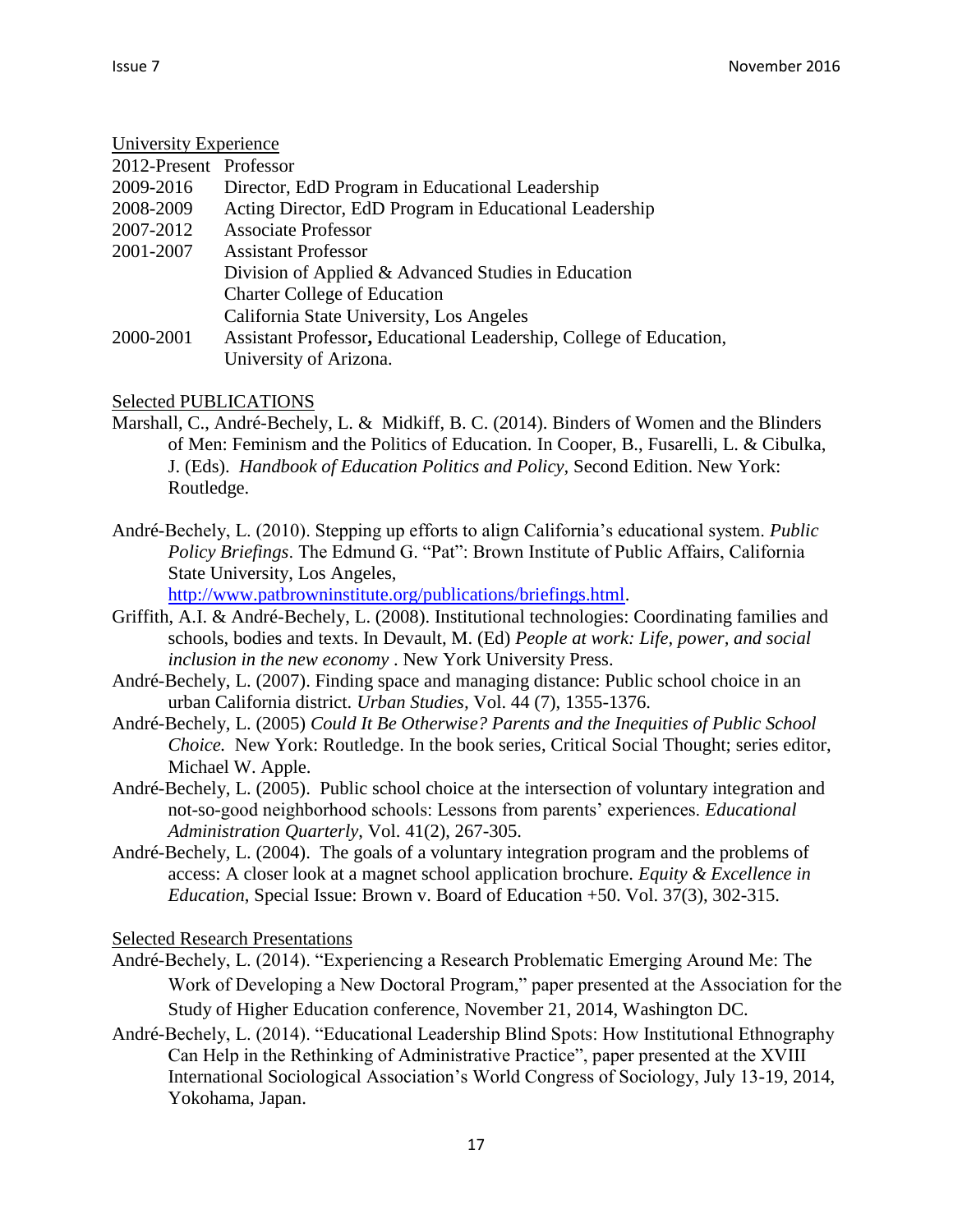- André-Bechely, L. (2014). Session Organizer for the session, "Interdisciplinary Applications of Institutional Ethnography" at the XVIII International Sociological Association's World Congress of Sociology, July 13-19, 2014, Yokohama, Japan.
- André-Bechely, L., Marshall, C. & Midkiff, B. (2014). "Binders of Women and the Blinders of Men: Feminist Critique of Education Policy", paper presented at the American Educational Research Association annual meeting, Philadelphia, April 7-10, 2014.
- André-Bechely, L. (2013). "Institutional Ethnography and Hindsight: Reflecting on the Structural and Administrative Impossibilities of a New Doctoral Program." Paper presented at the annual meeting of the Society for the Study of Social Problems, New York City, August 10, 2013.
- André-Bechely, L. (2012). "Questioning Our Own Textual Practices in the Service of Social Justice", paper presented at the International Sociological Association Forum of Sociology, Buenos Aires, Argentina, August 1-4, 2012.
- André-Bechely, L. (2012). Session Chair, "Transnational Ruling Relations" for the Institutional Ethnography Thematic Group of the International Sociological Association (ISA) at the International Sociological Association Forum of Sociology, Buenos Aires, Argentina, August 1-4, 2012.
- André-Bechely, L. (2011). Building a New Doctoral Program, Becoming a Part of the Problematic: An Institutional Ethnographic Reflection. Paper presented at the annual meeting of the Society for the Study of Social Problems, Las Vegas, August 19-21, 2011.
- André-Bechely, L. (2011). "The Development and Implementation of a New EdD Program in the California State University System: Institutional Ethnography on My Mind". Invited presentation for the Visiting Scholars Program at York University, Faculty of Education, Toronto, Canada, April 12, 2011.
- André-Bechely, L. & Ulanoff, S. (2010). The Professional Practice Doctorate in Education. Presented at the Presidential Session, "Conceptualizing the Role of the Professional Practice Doctorate in Promoting Leadership in Public Service Institutions," at the American Educational Research Association annual meeting, Denver, CO, April 30– May 4, 2010.
- André-Bechely, L. (2009). Capturing Change in the Making: The Policy Context for Independent Ed.D.s at California State University. Paper presented at the annual meeting of the American Education Research Association, San Diego, April, 2009.
- André-Bechely, L. (2007). Finding space and managing distance: School choice in a U.S. urban district. Paper presentation for the session "Families, education and school choice: Australian, Canadian and United States perspectives," at the annual meeting of the Australian Association for Research in Education, Perth, Western Australia, November 26-29, 2007
- André-Bechely, L. (2007). School choice programs in Los Angeles: Re-segregation with not much hope in sight. Paper presentation at the conference, Contexts, Organisations and Texts: Institutional Ethnographers in Transnational Dialogue, at Deakin University Waurn Ponds Campus, Geelong, Australia, November 20-22, 2007.
- André-Bechely, L. (2007). Text Analysis for Institutional Ethnography. Workshop presentation for the conference, Contexts, Organisations and Texts: Institutional Ethnographers in Transnational Dialogue, at Deakin University Waurn Ponds Campus, Geelong, Australia, November 20-22, 2007.